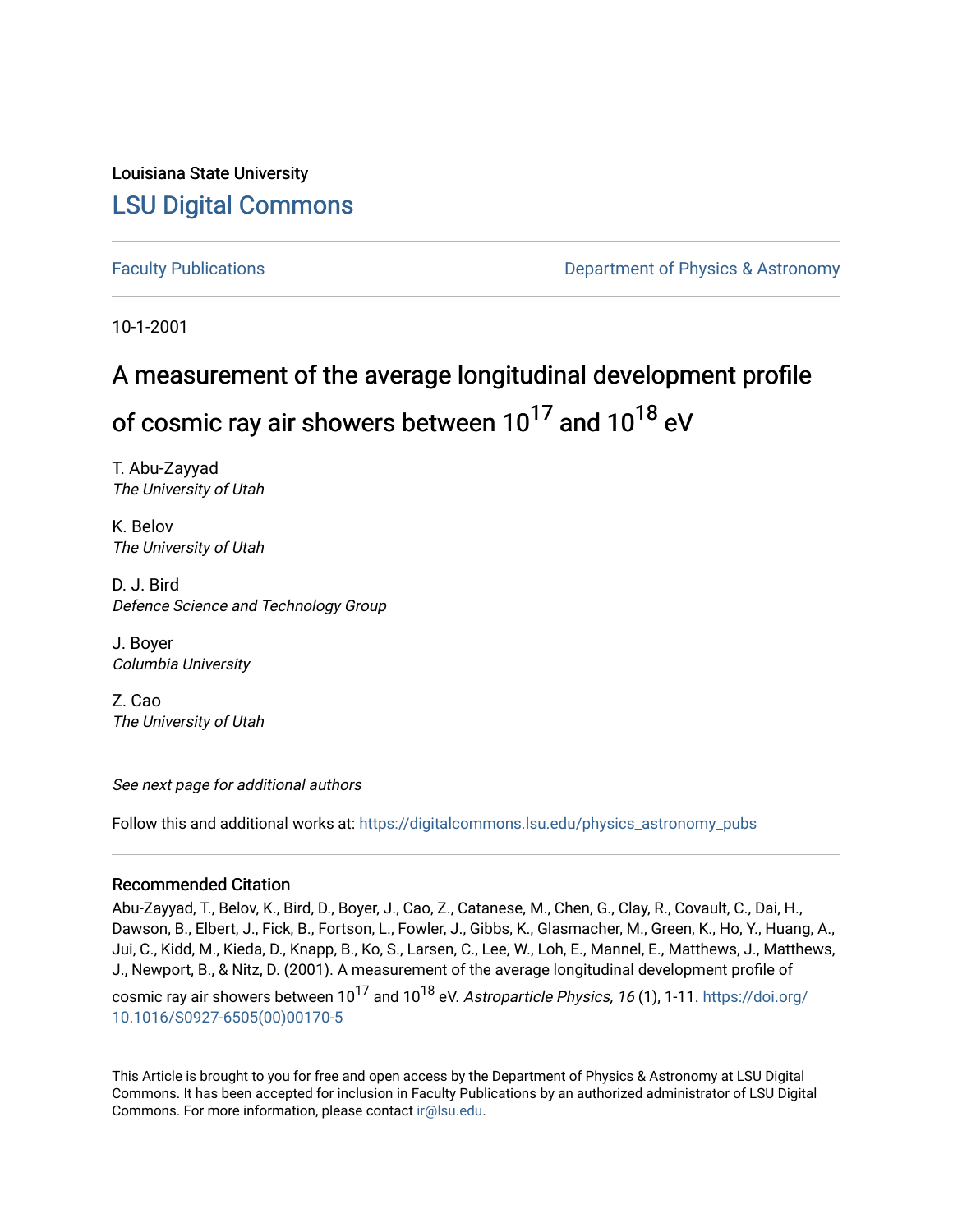#### Authors

T. Abu-Zayyad, K. Belov, D. J. Bird, J. Boyer, Z. Cao, M. Catanese, G. F. Chen, R. W. Clay, C. E. Covault, H. Y. Dai, B. R. Dawson, J. W. Elbert, B. E. Fick, L. F. Fortson, J. W. Fowler, K. G. Gibbs, M. A.K. Glasmacher, K. D. Green, Y. Ho, A. Huang, C. C. Jui, M. J. Kidd, D. B. Kieda, B. C. Knapp, S. Ko, C. G. Larsen, W. Lee, E. C. Loh, E. J. Mannel, J. Matthews, J. N. Matthews, B. J. Newport, and D. F. Nitz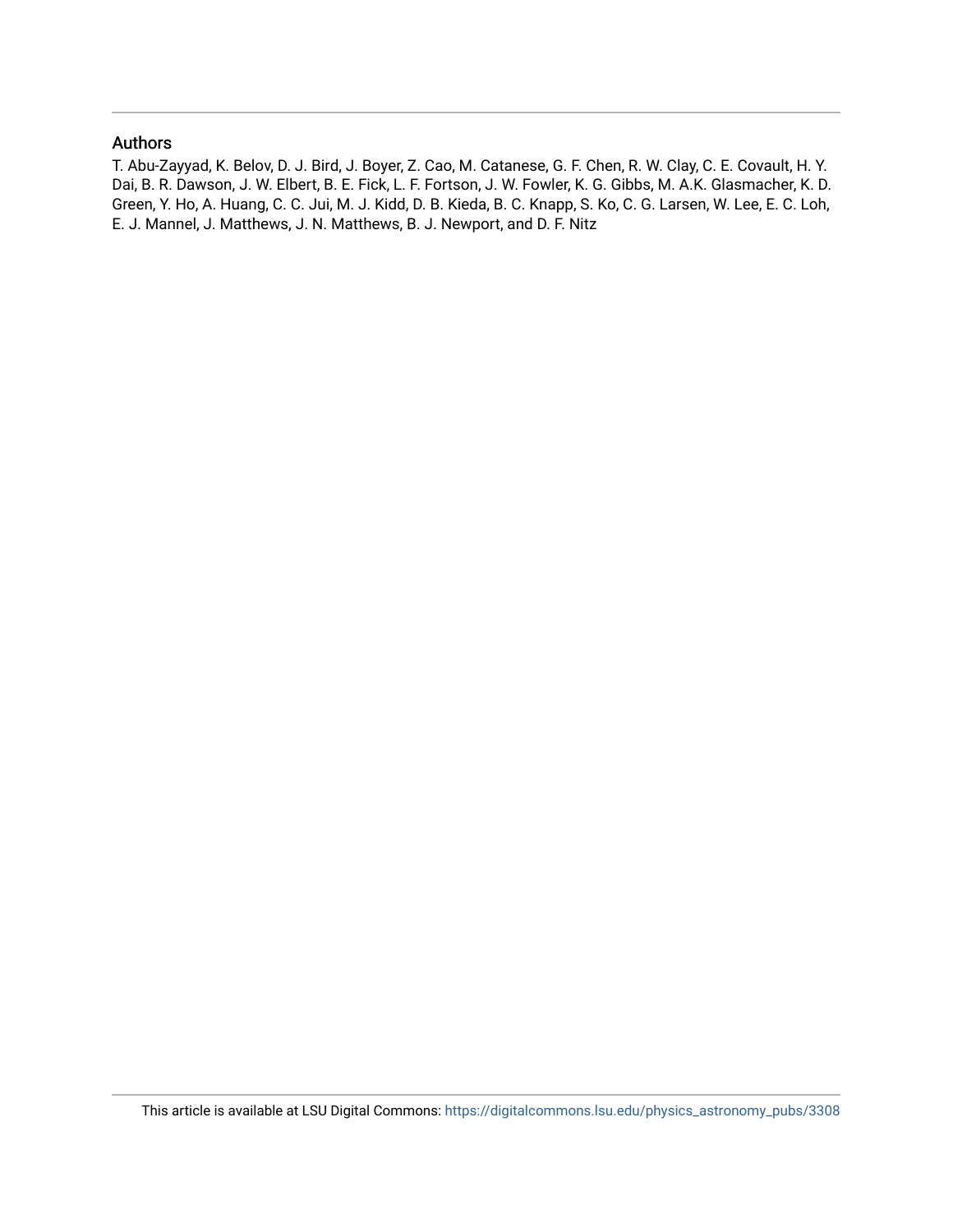## A Measurement of the Average Longitudinal Development Profile of Cosmic Ray Air Showers Between  $10^{17}$ eV and  $10^{18}$ eV

T.Abu-Zayyad<sup>1</sup>, K.Belov<sup>1</sup>, D.J.Bird<sup>11</sup>, J.Boyer<sup>4</sup>, Z.Cao<sup>1</sup>, M.Catanese<sup>3</sup>, G.F.Chen<sup>1</sup>,

R.W.Clay<sup>5</sup>, C.E.Covault<sup>2</sup>, H.Y.Dai<sup>1</sup>, B.R.Dawson<sup>5</sup>, J.W.Elbert<sup>1</sup>, B.E.Fick<sup>2</sup>, L.F.Fortson<sup>2a</sup>,

J.W.Fowler<sup>2</sup>, K.G.Gibbs<sup>2</sup>, M.A.K.Glasmacher<sup>7</sup>, K.D.Green<sup>2</sup>, Y.Ho<sup>10</sup>, A.Huang<sup>1</sup>, C.C.Jui<sup>1</sup>,

M.J.Kidd<sup>6</sup>, D.B.Kieda<sup>1</sup>, B.C.Knapp<sup>4</sup>, S.Ko<sup>1</sup>, C.G.Larsen<sup>1</sup>, W.Lee<sup>10</sup>, E.C.Loh<sup>1</sup>,

E.J.Mannel<sup>4</sup>, J.Matthews<sup>9</sup>, J.N.Matthews<sup>1</sup>, B.J.Newport<sup>2</sup>, D.F.Nitz<sup>8</sup>, R.A.Ong<sup>2</sup>,

K.M.Simpson<sup>5</sup>, J.D.Smith<sup>1</sup>, D.Sinclair<sup>6</sup>, P.Sokolsky<sup>1</sup>, C.Song<sup>10</sup>, J.K.K.Tang<sup>1</sup>, S.B.Thomas<sup>1</sup>,

J.C.van der Velde<sup>7</sup>, L.R.Wiencke<sup>1</sup>, C.R.Wilkinson<sup>5</sup>, S.Yoshida<sup>1</sup> and X.Z.Zhang<sup>10</sup>

<sup>1</sup> High Energy Astrophysics Institute, University of Utah, Salt Lake City UT 8 4112 USA <sup>2</sup> Enrico Fermi Institute,

University of Chicago,

Chicago IL 60637 USA

<sup>3</sup> Smithsonian Astrophys. Obs., Cambridge MA 02138 USA

<sup>4</sup> Nevis Laboratory, Columbia University, Irvington NY 10533 USA <sup>5</sup> University of Adelaide, Adelaide S.A. 5005 Australia

<sup>6</sup> University of Illinois at Champaign-Urbana, Urbana IL 61801 USA <sup>7</sup> University of Michigan, Ann Arbor MI 48109 USA <sup>8</sup> Dept. of Physics, Michigan Technical University, Houghton, MI 49931 USA <sup>9</sup> Dept. of Physics and Astronomy,

Louisiana State University,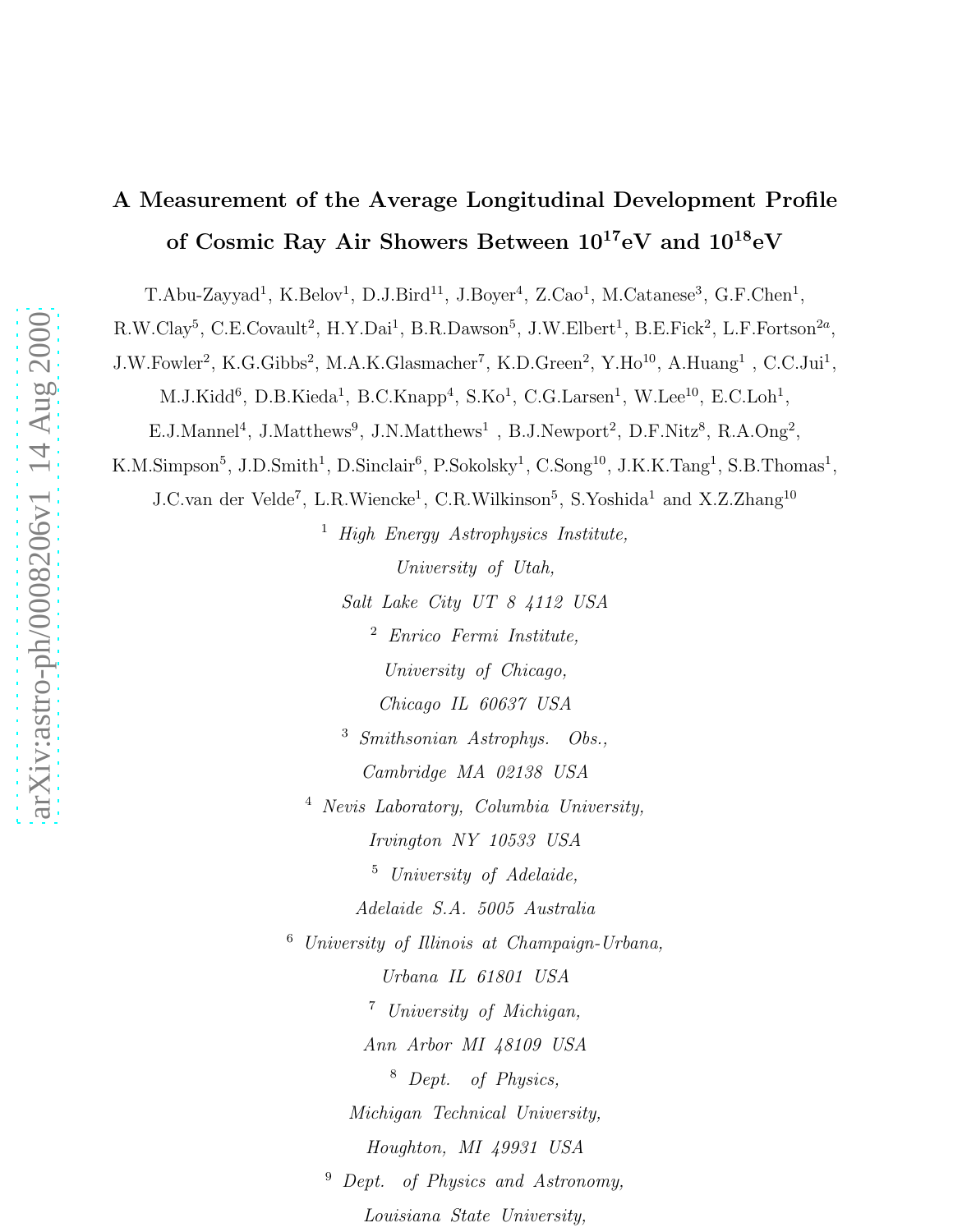Baton Rouge LA 70803 and Dept. of Physics, Southern University, Baton Rouge LA 70801 USA <sup>10</sup> Dept. of Phys., Columbia University, New York NY 10027 USA <sup>11</sup> Defence Science and Technology Organisation, P.O. Box 1500, Salisbury, S.A. 5108, AUSTRALIA

<sup>a</sup> joint appt. with The Adler Planetarium and Astronomy Museum, Astronomy Dept., Chicago IL 60605 USA

(Dated: November 16, 2018)

#### Abstract

The average extensive air shower longitudinal development profile as a function of shower age in the energy range from  $10^{17}$  to  $10^{18}$ eV is measured using data from the hybrid HiRes/MIA experiment. An angular bin signal based Cerenkov light component subtraction method and a shower maximum fitting method using a local parabolic function are used to correct and normalize the data. The Gaisser-Hillas and Greisen functions work equally well for describing the shower profile. The Gaussian function is a poor fit. A simple scale-free function is proposed and fits the data equally well. The best-fit parameters for the above functions are determined.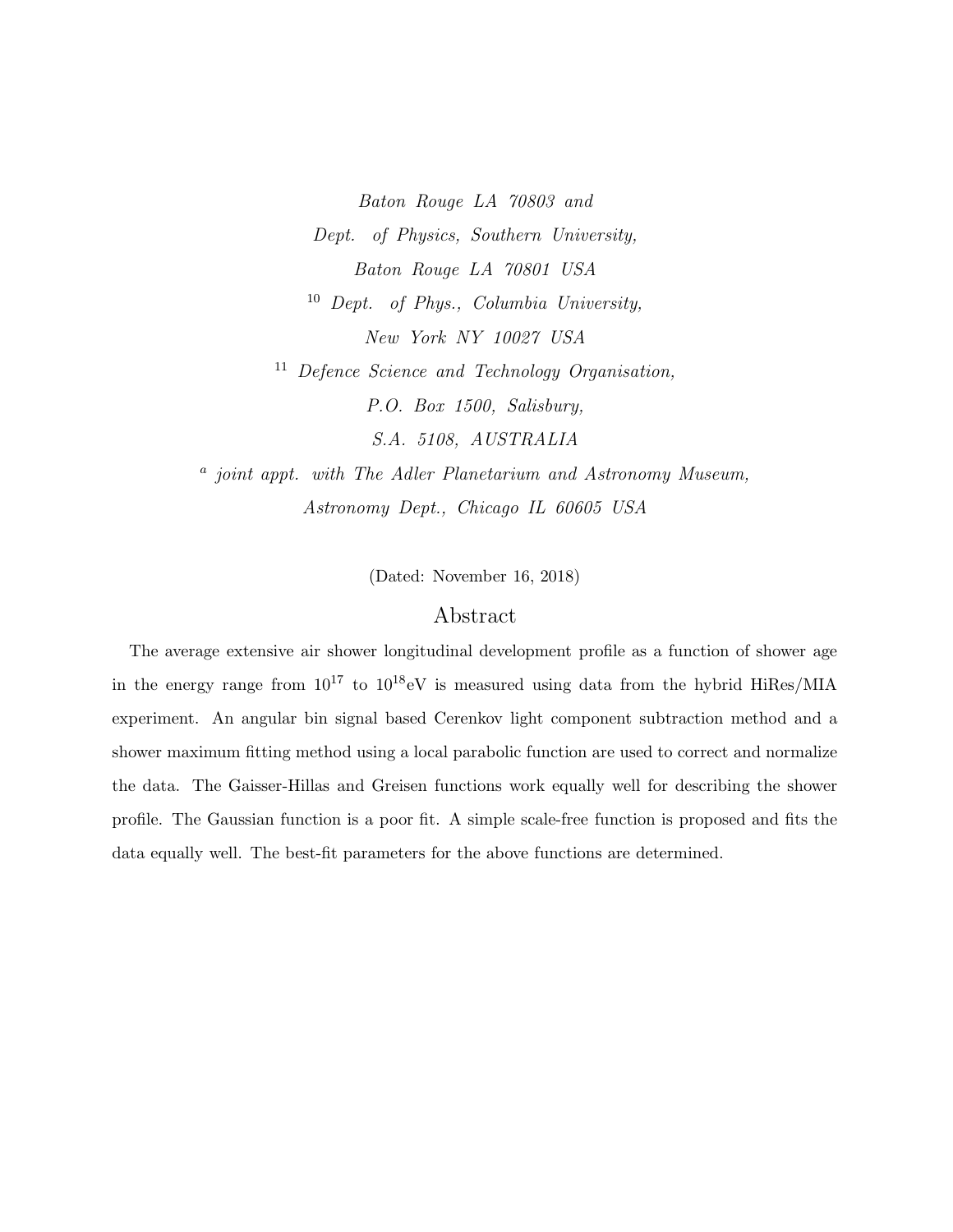#### I. INTRODUCTION

The atmospheric nitrogen fluorescence light technique plays an increasingly important role in extremely high energy cosmic ray observation. The success of the Fly's Eye and HiRes[[1](#page-15-0)] experiments encourages the employment of this technique in future projects like the Auger experiment[[2\]](#page-15-0), the Telescope Array proposal[[3\]](#page-16-0) and space based experiments like EUSO [\[4\]](#page-16-0) and OWL[\[5\]](#page-16-0). In a recent report on the change of cosmic ray composition in the vicinity of  $5\times10^{17}$  eV from HiRes/MIA joint data[\[6\]](#page-16-0), the authors have pointed out that the reconstruction of the shower longitudinal development depends upon the assumed functional form of the features of the shower development. How much do the characteristic parameters of the shower longitudinal development such as the shower maximum and its location, shower rise and shower decay constant depend on which function is employed? In the new technique of shower reconstruction developed for the HiRes monocular data [\[7](#page-16-0)], the shower development function plays an even more fundamental role in the shower geometry reconstruction. In effect, the shower geometry is varied until the correct shower width predicted by the average shower function is obtained. The use of an appropriate shower development function is crucial in the determination of shower energy because this is based on the integral of this function. In practice, empirical functions based on data at lower energies or based on theoretical electromagnetic cascade calculation are used at the highest energies, e.g. above  $10^{17}$ eV. However, none of these has been experimentally tested at these energies in the atmosphere. Values of parameters used in trial functions such as the  $\lambda$  in the Gaisser-Hillas function [[8\]](#page-16-0) and  $L_0$  (for a hadronic shower) in the Greisen function [\[9\]](#page-16-0) have never been measured in experiments at such a high energy. This is sufficient motivation to carefully test these well known functions and determine those parameters directly from experimental data. The HiRes/MIA joint experiment meets the necessary conditions for such a high resolution measurement of the shower longitudinal development.

The HiRes prototype detector provides a degree by degree measurement of the intensity of the fluorescence light produced by the shower electrons along the shower axis. This light intensity, after corrections, is proportional to the shower development profile. The angular bin signals, however, suffer fluctuations and are contaminated by the direct and scattered Cerenkov light component produced by the same electrons. The source of the fluctuation is sky noise and the statistical fluctuation due to finite sampling of the light. A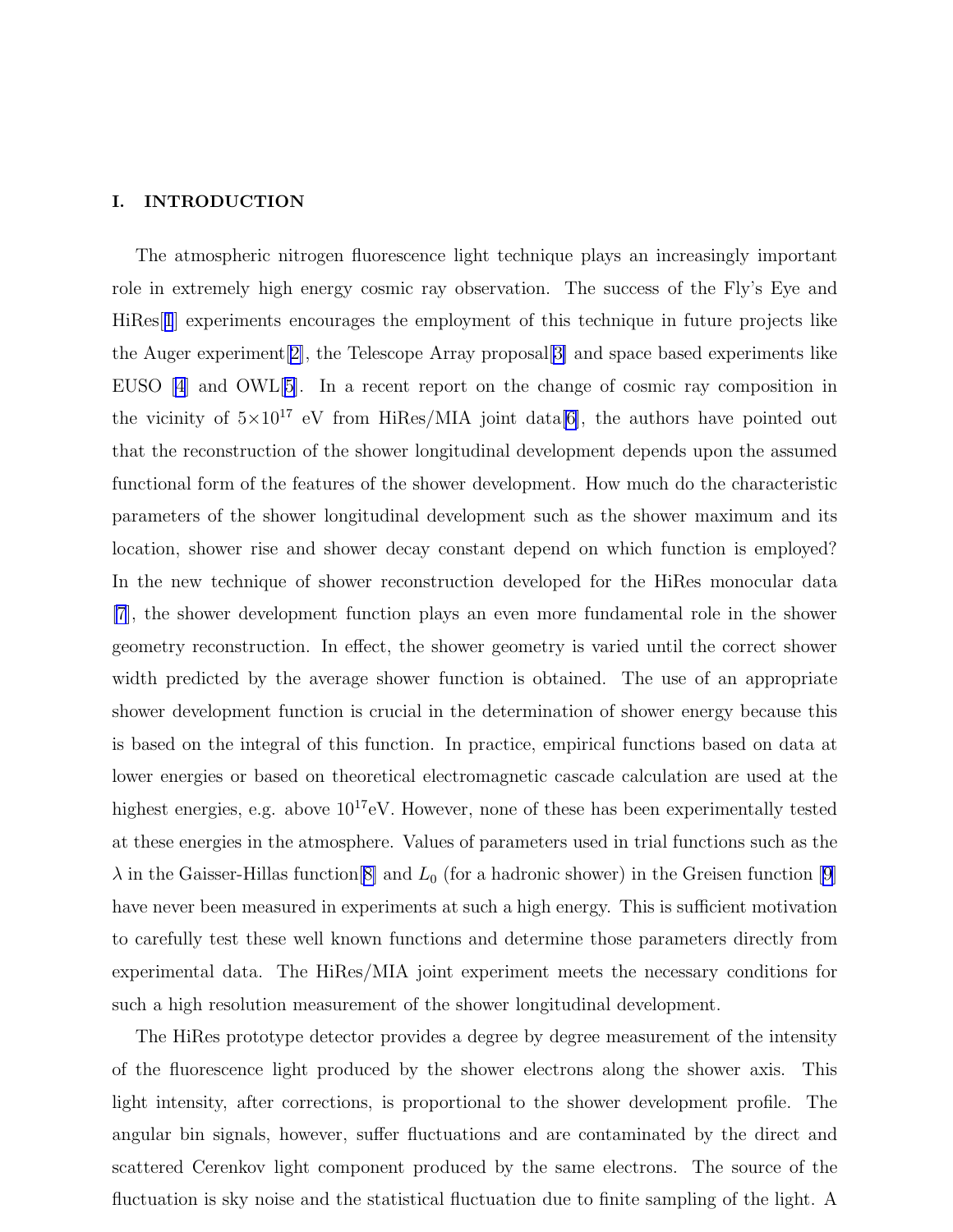method to minimize the bin by bin fluctuation is to take averages of the angular bin signals over all the events. This will establish an almost perfect "average shower longitudinal development profile" which can be used to test the various trial functions. In order to do so, however, all showers must be "aligned" and "normalized" so that the showers can be compared with each other in spite of variations of position of shower maximum and shower energy. To carry out the alignment and normalization properly requires that the shower geometry must be well determined. In addition, the Cerenkov components of the signals must be subtracted. Fluorescence light is proportional to the shower size and the proportionality coefficient is geometry related. In the HiRes/MIA joint experiment, the shower geometry is well determined with the help of muon front timing information from MIA, the wide elevation angle range (up to  $70^{\circ}$ ) of the HiRes prototype detector allows for a broad range of shower development to be detected, and the short shower-detector distance (about 3 km) minimizes uncertainties related to the atmospheric attenuation and scattering. We use the same data set selected for the study of the composition of primary cosmic rays[\[6](#page-16-0)]. The criteria used to select this sample are well justified there based on a full detector simulation[[10](#page-16-0)].

In the following sections, we will describe the experiment and data set briefly, explain how to minimize the contribution of Cerenkov light and how to subtract the Cerenkov light component in each degree bin, propose a way to normalize the individual showers, and present the average profile and compare it with well-known functions.

#### II. HIRES/MIA JOINT EXPERIMENT AND DATA SET

The HiRes prototype is situated at  $112°$  W longitude and  $40°$  N latitude and at a vertical atmospheric depth of  $850 \text{ g/cm}^2$ . It is [[1\]](#page-15-0) composed of 14 optical reflecting telescopes. They image the extensive air shower(EAS) as it progresses through the field of view of the telescope. Nitrogen fluorescence light  $(300-400 \text{ nm})$  is emitted at an atmospheric depth X in proportion to the number of charged particles in the EAS at that depth. The electrons radiate Cerenkov light in the same band simultaneously. Because of the very foreward angular distribution of the Cerenkov light, only those events pointing toward the detector will give rise to signals dominated by Cerenkov light. However, the Cerenkov light can be scattered by molecular and aerosol particles into almost all pixels along the shower track no matter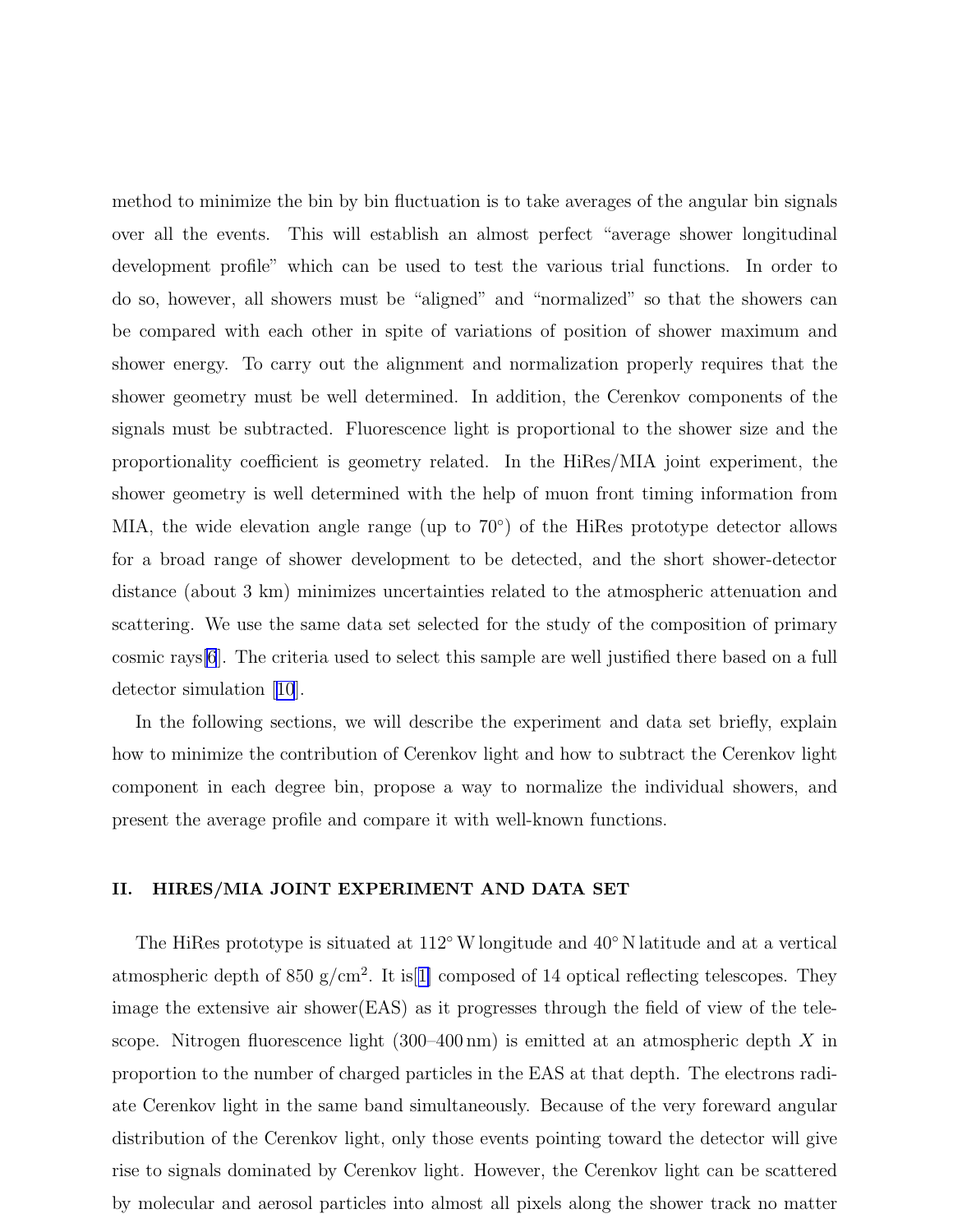what the shower geometry is. Therefore, the signal recorded by the HiRes detector consists of the sum of fluorescence light, Cerenkov light and various kinds of noise.

The MIA detector is situated about 3.3 km from HiRes and 150 m lower in elevation. It  $[11]$  consists of 2500 m<sup>2</sup> of active area distributed in 16 patches of 64 scintillation counters and measures the EAS muon arrival times with a precision of 4 ns and records all hits occurring within 4  $\mu$ s of the system trigger. Combining such well determined timing from MIA with the triggered HiRes pixel directions and HiRes timing information allows precise reconstruction of the shower geometry. This is essential in the determination of the atmospheric depth at which the shower passes the triggered HiRes pixels and the optical path length between the shower and the detector.

HiRes/MIA coincident data were collected on clear moonless nights between Aug. 23, 1993 and Aug. 24, 1996. The total coincident exposure time was 2878 hours corresponding to a duty cycle of 10.9%. 4034 coincident events were observed. For events passing a set of coincidence assurance cuts the shower trajectory, including arrival direction and core location for each event was obtained in an iterative procedure using the information from both HiRes and MIA [\[12\]](#page-16-0). The accuracy of the shower axis determination depends on the number of observed muons, the HiRes angular track length and the core distances from MIA and HiRes. 2491 events are reconstructed via this procedure. Monte Carlo(MC) studies [\[10\]](#page-16-0) show that the median shower direction error is  $0.85^{\circ}$  with a median core location error of 45 m.

To insure data quality and maintain good resolution we require that for each event the depth of shower maximum  $X_m$  is visible within a minimum observed slant depth interval of  $250 \text{ g/cm}^2$ , that the track subtends at least  $20^\circ$ , that the accumulated gap between the fired pixels is less than 40% of the total gramage spanned by the shower, that the uncertainty in  $X_m$ ,  $\Delta X_m$ , is less than 50 g/cm<sup>2</sup>, that the reduced  $\chi^2$  for the profile fit not exceed 10 and that the MIA to core distance  $R_{p_{MIA}}$  is less than 2000 m. Additionally, we require the minimum viewing angle of the fired tube,  $\theta_h$ , to be greater than 20<sup>°</sup> in order to delete events which possess large direct Cerenkov light components. These cuts, as summarized in TABLE 1, leave a sample of 488 events. The energy distribution peaks at  $3\times10^{17}$  and the average Cerenkov light fraction is 15%. There is no event in this sample in which direct Cerenkov light contributes more than 1% of the total signal.

We note that the shower development profile has been fit to the Gaisser-Hillas (G-H)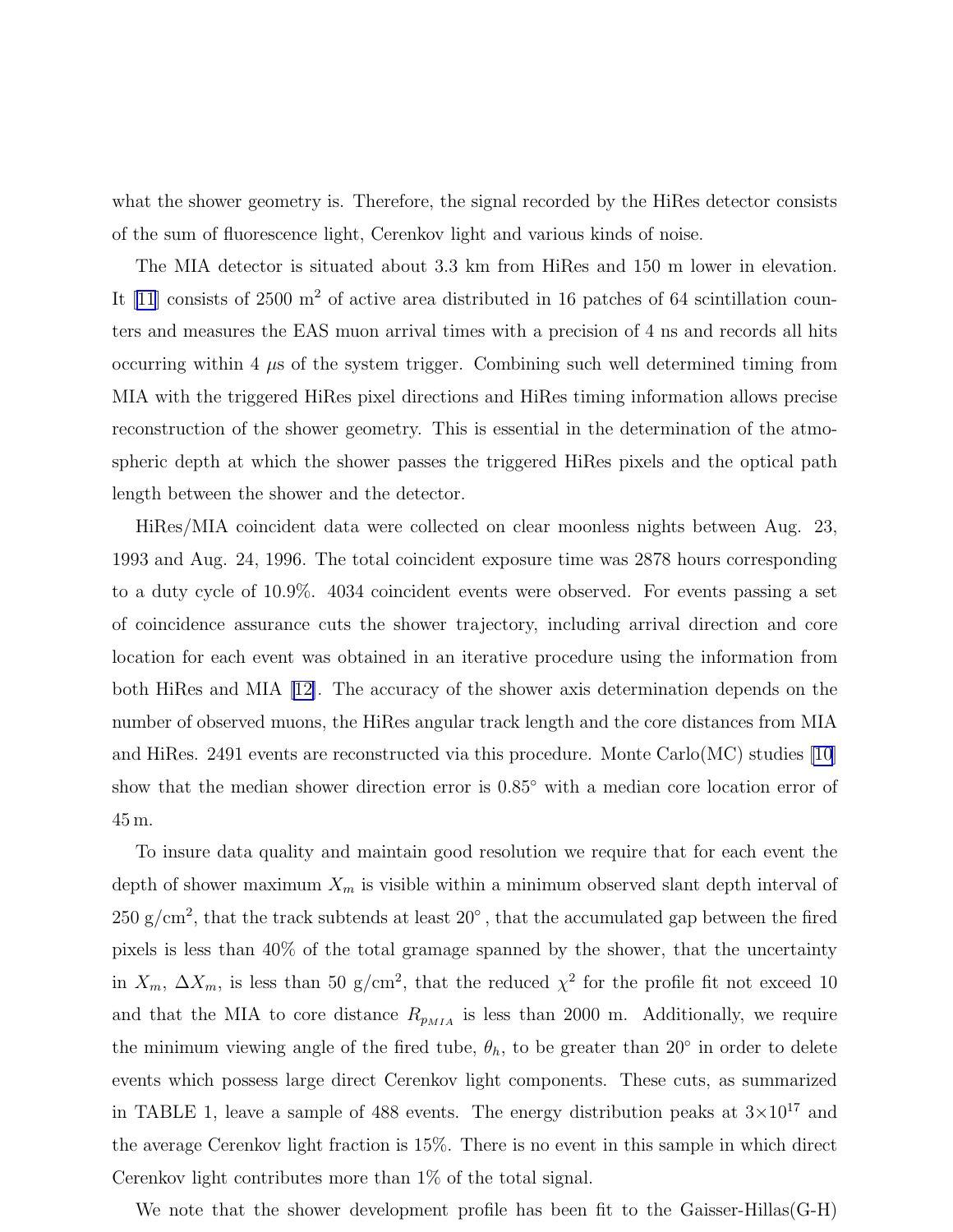function in order to carry out some of the cuts. However, the use of this function as well as the fit parameters derived from it is for the purpose of event selection only. Hereafter, only the raw data for these selected events is used in the analysis.

#### III. CERENKOV LIGHT SUBTRACTION

HiRes pixel signals are rearranged into a one dimensional series of one degree bins along the shower track by considering the light acceptance of the mirrors according to the geometric position of the shower. As mentioned above, these HiRes bin signals include both fluorescence and Cerenkov light, although the total fraction of direct Cerenkov light is kept low by the imposition of the cuts described above. Bins which correspond to the deeper positions in the atmosphere tend to have more scattered Cerenkov light because the Cerenkov beam accumulates with increasing shower development and the molecular and aerosol scattering gets stronger as the shower penetrates deeper into the atmosphere. The raw signal versus depth, therefore, is not in itself a representation of the shower longitudinal development. We must subtract the scattered Cerenkov light from the observed signal. The resultant corrected signal composed only of the fluorescence light contribution is proportional to the shower size at the corresponding atmospheric depth except for the natural and electronic noise component.

The Cerenkov light produced in an angular bin is calculated by multiplying the average Cerenkov light yield of a single electron with the shower size at the corresponding depth X. The average yield is taken over the energy of shower electrons above the Cerenkov threshold,  $E_t$ , and over the emitting angle. The energy spectrum of shower electrons, the angular distribution of Cerenkov light and the pressure dependence of  $E_t$  and yield are carefully considered. Details can be found in the Ref.[[13\]](#page-16-0) and its references.

The contribution of direct Cerenkov light is minimized by the data cuts. The contribution to the bin signal from scattered light from the accumulated Cerenkov beam is estimated as follows: we assume that the Cerenkov light beam in the angular bin is due to shower electrons in the previous adjacent angular bin. After taking into account the attenuation of the Cerenkov light beam traveling through the air between the bins, the contribution of scattered Cerenkov light from the beam into the detector is estimated based on the Rayleigh scattering theory and Mie scattering by aerosol.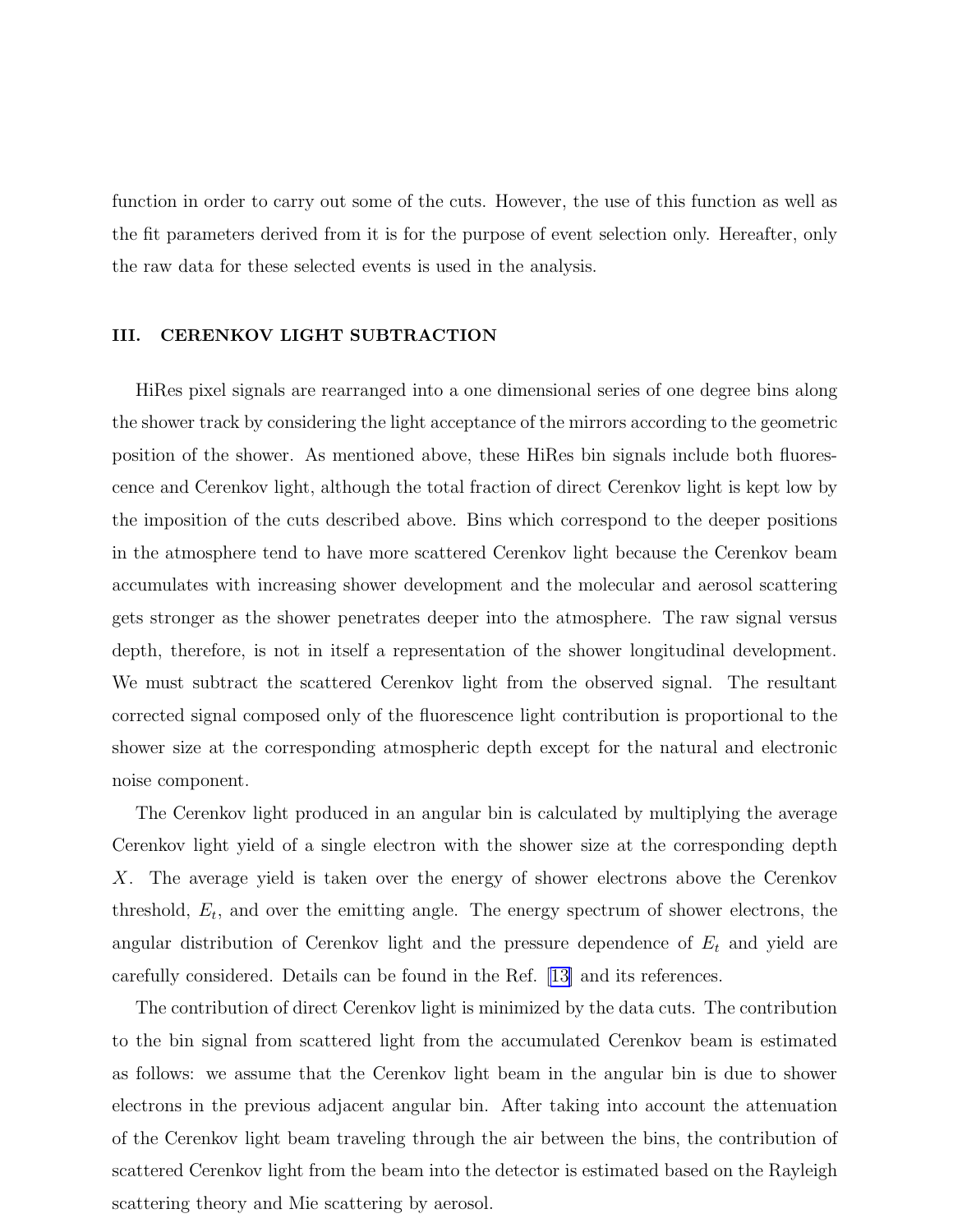The observed signal in this angular bin can then be modified by subtracting the scattered Cerenkov light. The corrected signal can be converted into a shower size for the sake of computing the contribution to the Cerenkov light beam in the next adjacent angular bin. This recurrent procedure requires knowledge of the Cerenkov light beam component in the first angular bin in the field of the view of the detector. If the first signal bin were at the beginning of the shower development, the Cerenkov light component would be zero. The observed signal in this bin would be pure fluorescence which can be converted directly into a shower size. We assume that the first detected bin corresponds to an early enough stage in the shower development so that the zero-Cerenkov-light-component assumption is still approximately true. This subtraction scheme systematically underestimate the Cerenkov fraction in each subsequent bin because the first detected signal from the shower is not at the very beginning of the shower cascade. However, we will find that this systematic error is negligible and the proposed Cerenkov light subtraction is sufficient for our purposes.

#### IV. THE NORMALIZATION OF AIR SHOWER DEVELOPMENT PROFILE

As mentioned above, all the showers must be aligned in atmospheric depth and be normalized in shower size before one can take the average in bins over events. Most of our events follow a transition curve, namely the shower size increases rapidly as it develops in the atmosphere until reaches its maximum,  $N_m$ , then it starts decreasing because shower electrons begin to lose more energy by ionization than by radiation of high energy gammas. The maximum size of a shower is approximately proportional to the energy of the primary particle. After subtracting the Cerenkov light components, the signals are converted into shower sizes by taking the geometry and atmosphere related light collecting efficiency and attenuation effect into account. The showers are normalized with respect to energy by their maximum size, i.e.  $N(X)/N_m$ , denoted as  $n(X)$ . All the shower sizes are normalized to one as they reach their maxima.

Air shower development fluctuates in atmospheric depth due to fluctuations in the hadronic multiparticle production (which depends on the nature of the primary nucleus) and electromagnetic processes. As a consequence, the position of the shower maximum,  $X_m$ , varies from event to event. One can express the shower longitudinal development as a function of the shower "age", defined as  $s = \frac{3X}{X+2Y}$  $\frac{3X}{X+2X_m}$ , instead of depth, X. By using s, the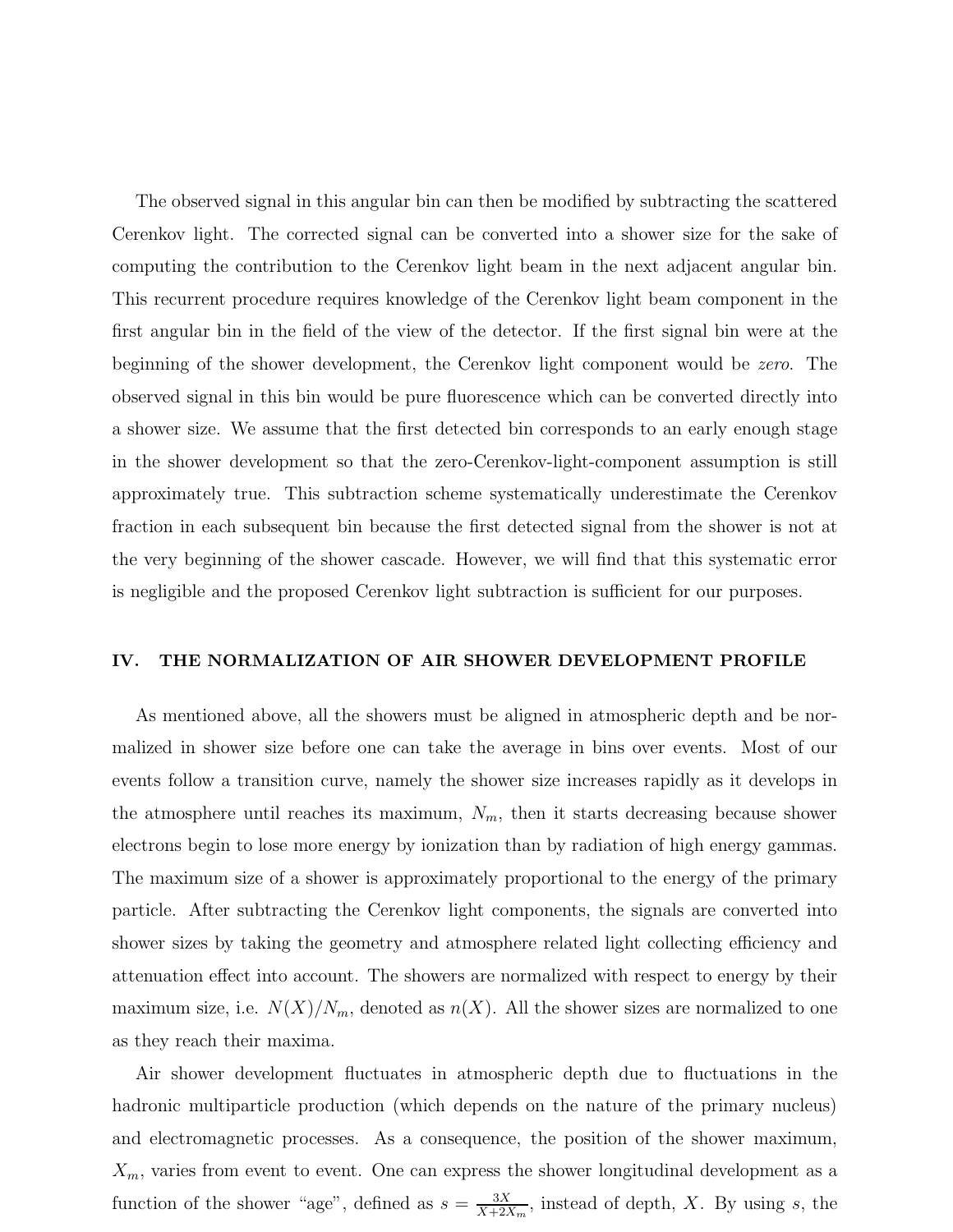shower longitudinal development is universally described as a rising phase from 0 (initial position of the shower) to 1 (shower maximum) and the decay phase from 1 to 3 (infinite depth). The physical shower has an effective extent from 0 to 2, however.

After the Cerenkov light subtraction, the observed signal profiles of individual events span a range of atmospheric depth and show the shower maximum through their convexupwards shape. The best way to find the position of shower maximum in the presence of statistical fluctuations is to carry out a local fit with a rather general function. We use a parabolic function to fit the data in order to determine both the location and the size of the shower maximum. The only constraint to this function is that it must be convex upwards. Here, "local fitting" means that the fitting procedure is only applied to those data points near the maximum to minimize the bias in the location of the maximum caused by using such a symmetric trial function. The method can be iterated to remove points far from the maximum. We find that the iteration affects the location of shower maximum by less than 4% however and we do not use it in what follows.

With shower maximum and size at maximum determined, the showers are normalized in size and aligned in depth. FIG 1 shows all 488 showers plotted with normalized shower size, n, versus shower age, s. In order to more easily see the change of the density of the dots in the scatter plot, we let each entry represents three measurements. 6069 entries in total out of 18230 bins signals are picked randomly and plotted. We note that there is a  $20\%$  fluctuation in n near the shower maximum. The distribution of n at shower maximum is shown in FIG 2. The residuals in  $n$ , defined as the ratio between the deviation from the expectation value and the error associated with the individual bin signal, are well distributed as a Gaussian centered at 0 with a width of 0.94. The main sources of this fluctuation are sky noise, statistical fluctuation, the error in shower geometry determination, the error in Cerenkov light subtraction and the error in determining shower maximum. The first three, and particularly the first one, contribute more than 80% to the total fluctuation in the signal. The error from Cerenkov subtraction contributes the least.

The data is binned into age intervals, instead of the original angular bin. We take an average of the normalized shower size within each bin over all events to obtain an average shower development profile. The curve is well determined between  $s=0.5$  and 1.25. We demonstrate the effect of the Cerenkov light subtraction in FIG 3, by plotting the average shower transition curves before and after the subtraction in the same plot.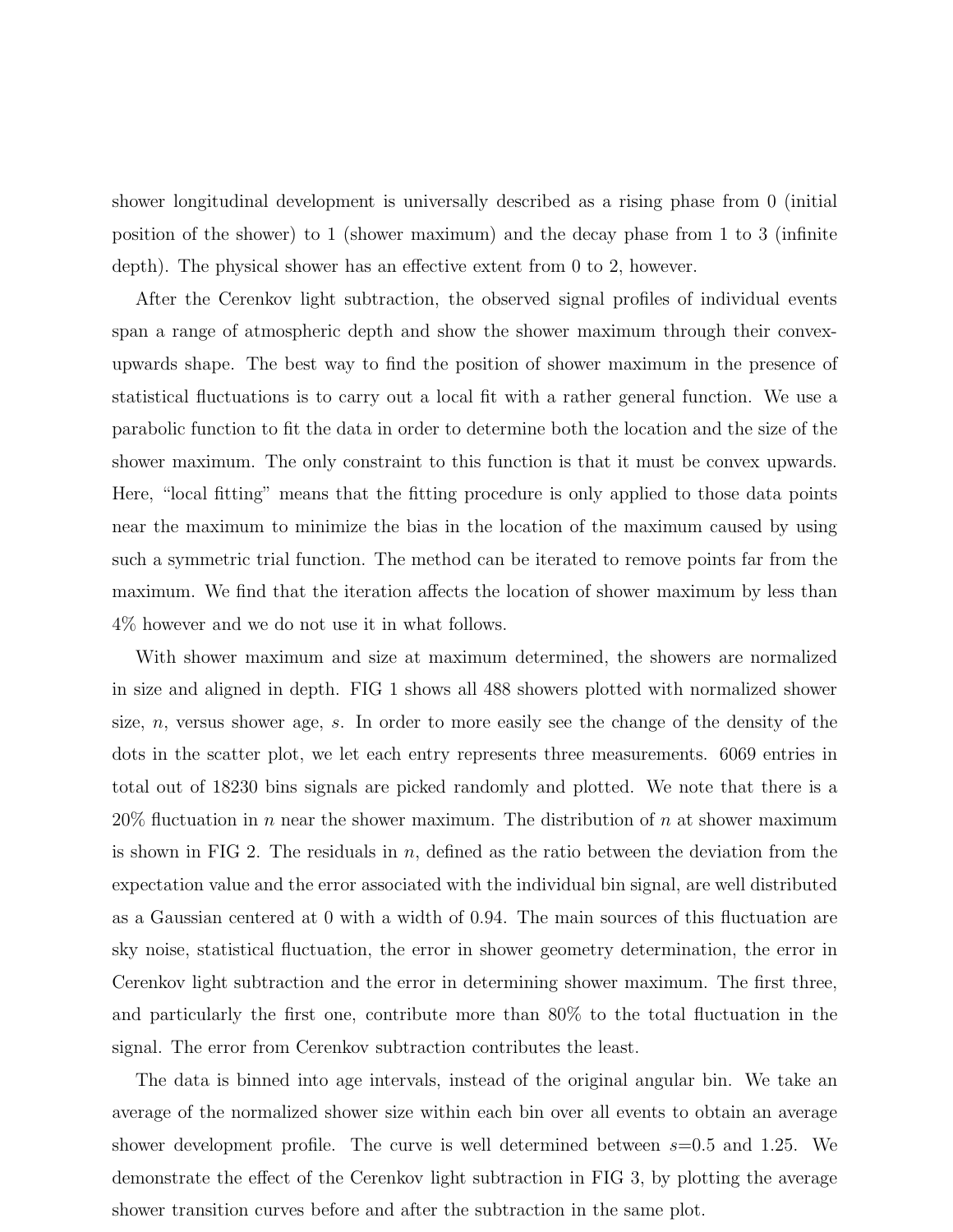#### <span id="page-10-0"></span>V. TESTS OF TRIAL FUNCTIONS

After calculating the average normalized shower longitudinal development profile, we fit the shape of the profile with several well known trial functions such as the Gaisser-Hillas $[8]$  $[8]$ , Greisen[[9\]](#page-16-0) and Gaussian forms.

In order to describe the characteristics of the shower longitudinal development, i.e. the asymmetric rising-falling shape, Gaisser and Hillas introduced a function which depends on the essential characteristics an air shower: the initial point,  $X_0$ , the shower maximum,  $N_m$ , the shower maximum location,  $X_m$ , and the shower decay length,  $\lambda$ . Except for  $N_m$  which is in number of shower electrons, all the parameters are in units of atmosphere depth,  $g/cm^2$ . The function describes the change of the shower size with the atmospheric depth as

$$
N(X) = N_m \left(\frac{X - X_0}{X_m - X_0}\right)^{\frac{X_m - X_0}{\lambda}} e^{\frac{X_m - X}{\lambda}},\tag{1}
$$

where the atmospheric depth, X, is in  $g/cm^2$ .

Translating the depth X into age s and using the normalized shower size  $n = N/N_m$ , eqn. (1) becomes

$$
n(s) = \left(1 - \frac{1 - s}{3 - s} \frac{3T_m}{T_m - T_0}\right)^{T_m - T_0} e^{3T_m \frac{1 - s}{3 - s}},\tag{2}
$$

where  $T_m = X_m/\lambda$  and  $T_0 = X_0/\lambda$  are the two remaining parameters. Parameter  $T_0$  is constrained to be less than  $\frac{2s_{min}}{3-s_{min}}T_m$ , where  $s_{min}$  is the lower limit of the data points (about 0.5 as shown in FIG. 3). The comparison of this function with the data is shown in FIG. 4. The two parameters are strongly correlated.

The fit is poor at small and large s, particularly beyond  $s = 1.3$ . While a possible reason for the deviation of those 3∼4 points may be poor statistics, a detailed systematic error analysis is described in the next section.

The second trial function is the Greisen function which was suggested[[9\]](#page-16-0) to describe the development of a pure electromagnetic shower. Depth is therefore expressed in the unit of radiation length,  $L_0 = 36.66 g/cm^2$ . The function is defined by a single parameter,  $y = X_m/L_0$ , and has a form

$$
N(T) = \frac{0.31}{\sqrt{y}} e^{T(1 - \frac{3}{2}ln s)},
$$
\n(3)

where  $T = X/L_0$  refers to the atmospheric depth in radiation lengths in the air. Since the age s appears explicitly in the formula, it is straightforward to rewrite it as a function of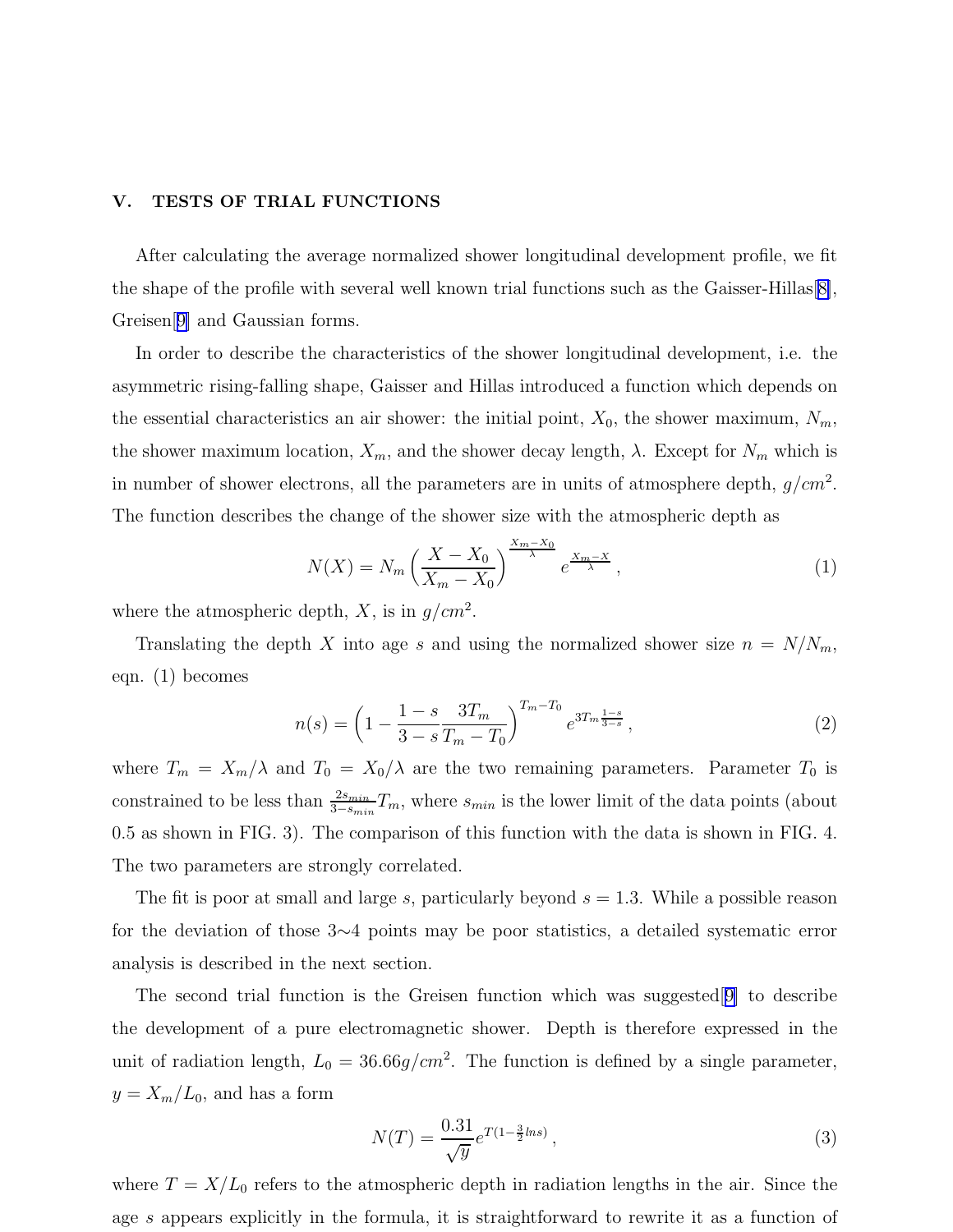either s or T. It is apparent after conversion to a function of s that the radiation length no longer appears explicitly in the formula. This feature of the Greisen function make it potentially useful for the description of hadronic shower with a single parameter  $y$ . However, the meaning of  $L_0$  need to be changed. In the case of electromagnetic cascade, Greisen shows that  $y = ln(E_0/E_c)$  fits a elongation law with a rate about  $60g/cm^2$  where the  $E_c$  refers to the electron critical energy. We will see how the rate is changed to fit the case of hadronic shower below. The fit of the Greisen function to our measured average shower is shown in the dashed line in FIG. 4.

In the Fly's Eye data analysis[\[14](#page-16-0)], the poorer detector resolution dominated over the shape of the shower longitudinal development and a symmetric Gaussian in  $X$  could be used to represent the shower longitudinal development. Using  $\xi = \sigma/X_m$  as the single parameter, the Gaussian can be normalized by following the rule set in previous sections, i.e.

$$
n(s) = exp\left\{-\frac{1}{2\xi^2} \left(\frac{1-s}{1-s/3}\right)^2\right\}.
$$
\n(4)

The result is also plotted in FIG 4. It is a poor fit to the data with a  $\chi^2 = 26$  per degree of freedom. Thanks to the significantly improved resolution, this experiment provides the first clear observation of an asymmetrical air shower development profile in X at  $10^{17} \sim 10^{18} \text{eV}$ .

However, based on the result of this experiment, we observe that the average longitudinal development profile of air showers appears quite symmetrical as a function of shower age, s. A simple symmetrical Gaussian shaped function of age can be used to describe shower profiles. Since the function is centered at 1, it is governed by only one parameter, i.e. the width of the function, denoted as  $\sigma$ . This fit is shown in FIG. 4 also. Hereafter, we call this function the "new Gaussian function" to distinguish it from the one that is symmetric in the depth variable.

We plot the fit results in the form of deviations in FIG. 5. Quantitatively, the  $\chi^2$  per degree of freedom for Gaisser-Hillas, Greisen and the "new Gaussian function" are 1.93, 1.87 and 1.79 respectively. They all have essentially the same goodness of fit. More data beyond the region currently covered is required to further differentiate between them. From a practical standpoint however, the Gaisser-Hillas function contains too many parameters, especially  $X_0$  which is not directly measured in experiments and is consequently poorly defined. These parameters are strongly correlated. The Greisen function does not have this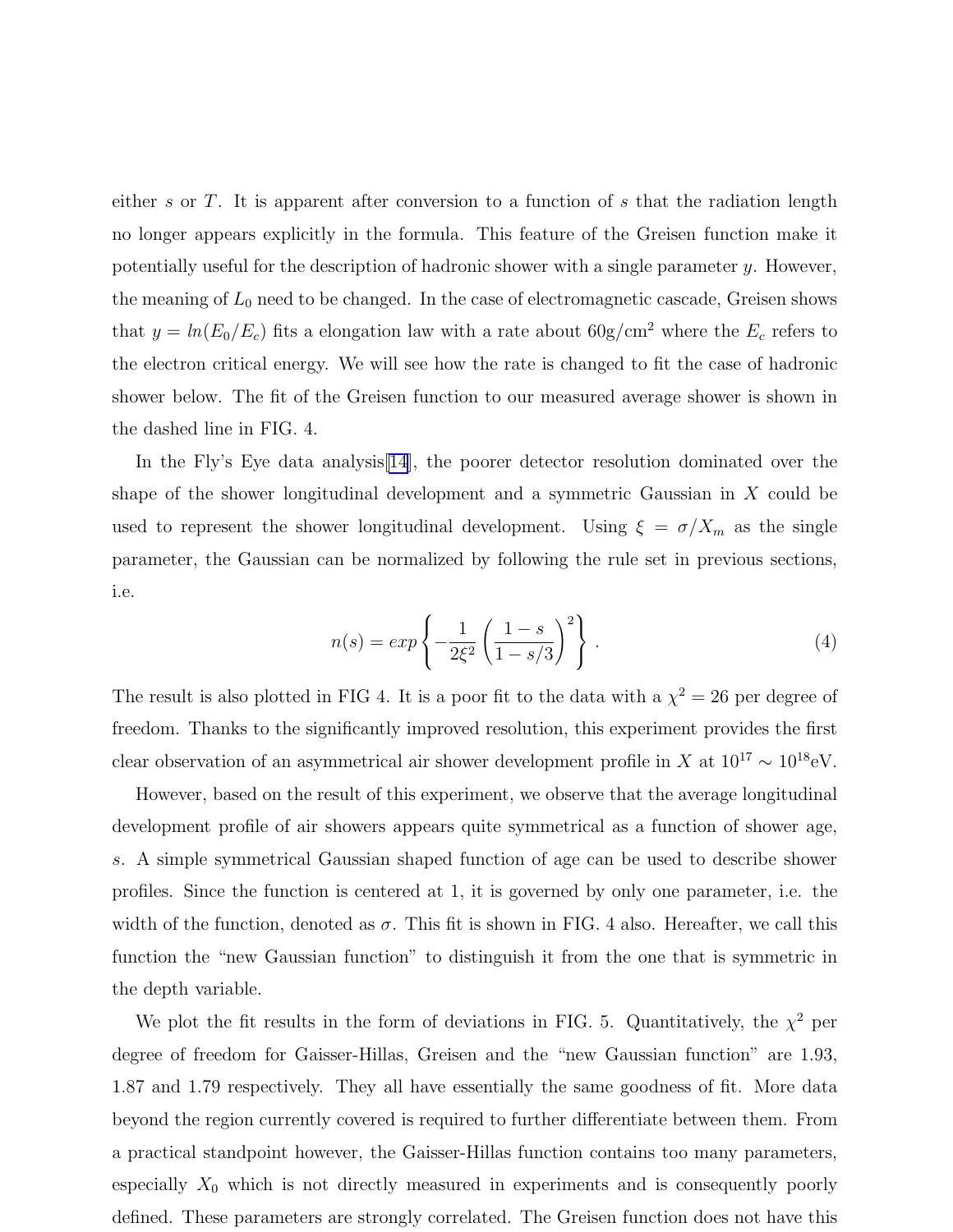<span id="page-12-0"></span>problem because it fits the data with a single parameter. Both functions need a scale to measure the shower development, however. The scale is given by  $\lambda$  and  $L_0$ , respectively. The scale must be associated with the type of primary particle. This actually reduce the freedom of fitting in the reconstruction of real experimental events. One has to set the scale as a parameter in a complete fitting procedure. The "new function" proposed in this work is more practically useful in real shower reconstruction. As a function of depth, it has the form

$$
n(X) = exp\left\{-\frac{2}{\sigma^2} \left(\frac{X - X_m}{X + 2X_m}\right)^2\right\}.
$$
\n(5)

This function uses a single parameter,  $X_m$ , to locate a shower in the atmosphere, and a single parameter,  $\sigma$ , to indicate the shower width and it is *scale-free*. The last feature is very useful since the composition is a-priori unknown.

#### VI. SYSTEMATIC ERROR ANALYSIS

In order to investigate the reasons for deviation from the test functions at both early and late stages of shower development, we apply the above analysis to Monte Carlo simulated events. The generator used here is the full simulation code of the HiRes/MIA detector developed in the composition study[\[6](#page-16-0)]. It is driven by a shower generator based on the CORSIKA package. It produces the shower size using the Gaisser-Hillas function with full fluctuations in  $X_m$ ,  $N_m$ ,  $X_0$  and  $\lambda$ . The fluctuation in muon density and muon arrival time on the ground is generated according to parameterizations of CORSIKA simulated events. All details of the detector are carefully considered including the sky noise, atmospheric attenuation, "ray-tracing", phototube response, electronics and triggering. Generated data are passed through the complete calibration and reconstruction procedure just like the real data. The details of the generator and the comparison with the data can be found in the Ref. [\[10](#page-16-0)]. FIG. 6 shows that the overall quality of the fit is good. This means that the Cerenkov subtracting scheme, shower maximum finding and normalization procedure proposed in this paper work well. The shower longitudinal development function is reconstructed almost exactly except for the few points at the beginning and the end of the shower as is the case for the real data. The deviation turns out to be associated with the correction to tube signals which lie far from the shower-detector-plane. Details of this correction can be found in Ref.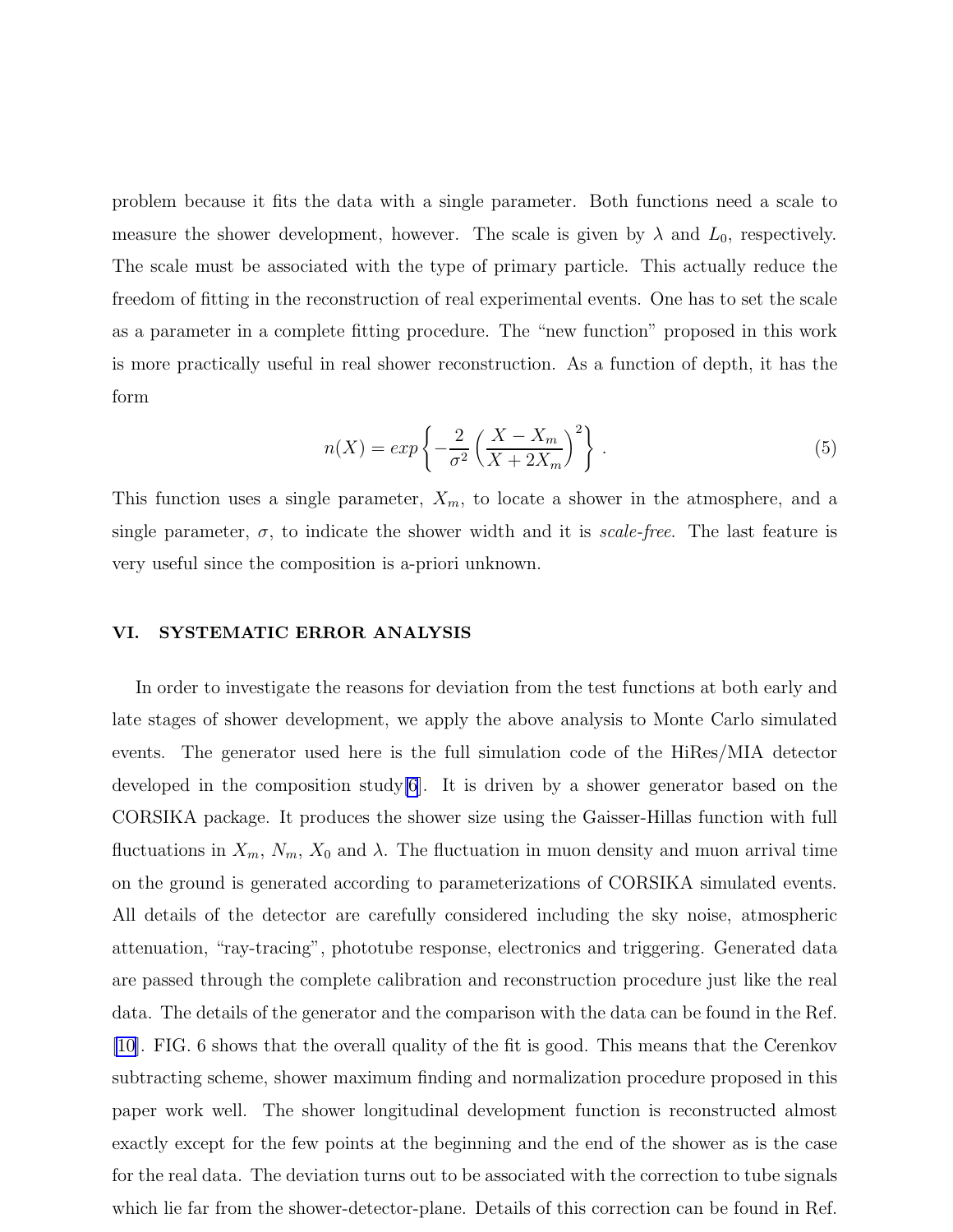[\[12\]](#page-16-0). Briefly, a tube can be triggered even if it is not located exactly on the shower-detector plane since the shower has a finite lateral width, the mirror image on the focal plane has a finite spot size and the broadening effect due to the atmospheric scattering. The amount of light reaching the detector can be calculated by correcting the amount of measured light with a response function in the off-plane-angle. This function is determined by performing a careful "ray-tracing" procedure which folds all of the effects in. It turns out to be a Gaussian with a typical width of a few tenths of a degree depending on the shower distance and the shower age. On the other hand, we know that there is an uncertainty in the determination of the shower-detector plane direction of about 0.7 degrees[\[10](#page-16-0)]. This uncertainty causes a systematic overcorrection in the signals for off plane tubes. This becomes worse for a tube located far from the center of the phototube cluster. This effect can be verified by simply substituting the ideal MC input shower-detector plane for calculating the correction and comparing with the correction using the fitted shower-detector plane. This is shown in FIG. 6. The effect on the beginning and end of the average profile is clear.

One way to handle this systematic error would be to correct it based on this MC simulation result. Another approach is to simply drop those affected points in the fitting procedures. We prefer the later for several reasons. First, it avoids introducing any modeling dependence. Secondly, the points being dropped at age  $> 1.25$ , correspond to positions deeper than  $1.43X_m$ , or about  $860g/cm^2$  in the atmosphere, where the uncertainty in atmospheric attenuation is greatest. As a part of the systematic uncertainty study, we varied the atmospheric parameters[[6\]](#page-16-0) by one standard deviation from their most probable values in the shower reconstruction. We observed that there is no effect for most of the average profile and that this variation affected only the last few deepest points. This effect is smaller than that produced by the shower-detector plane error. Finally, in practice, dropping those points does not change our result because of the relatively large statistical errors associated with those points as can be seen in comparing the FIG. 4 with FIG. 5, where events associated with the last three points in FIG. 4 are dropped.

We now discuss the systematic error caused by setting the Cerenkov light to be zero in the first angular bin in the field of view of the detector. Based on the previous results, we known that the Gaisser-Hillas function works well in describing the shower longitudinal development. We can use the Gaisser-Hillas function in a least  $\chi$ -square fitting procedure event by event. Since in this case we know the shape of the shower, the Cerenkov light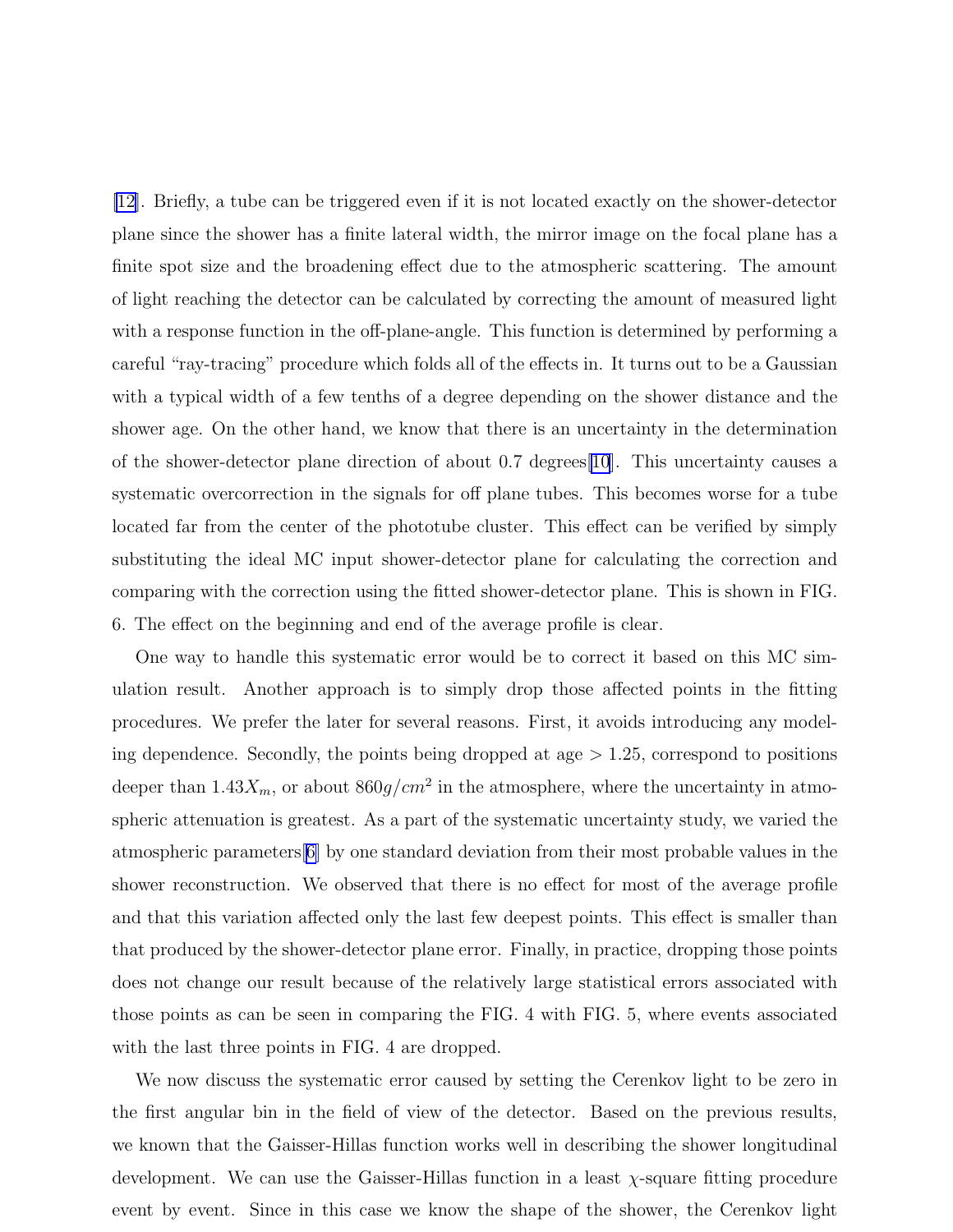component in all angular bins can be calculated. The fraction of Cerenkov light in each bin is compared to our original method in FIG. 7. It is clear that most of the Cerenkov light is subtracted with our bin signal based Cerenkov light subtracting scheme. Only 7.7% of the Cerenkov light is systematically underestimated. This is a minor effect in calculating the average transition curves as shown in the FIG. 3. The diamonds in the figure are obtained by carrying out the same averaging and normalization procedure as before but with the Cerenkov light fraction in each bin replaced by that determined using the Gaisser-Hillas function. The points are visibly lower which makes the profile appear slightly wider. However, the widening is not large enough to change our conclusion on the shape of the longitudinal development function. For instance, the values of fitted parameter  $T_0$  and  $T_m$ are -2.57 and 8.6, respectively, which are consistent with the result listed below.

The other systematic issue is the reliability of our maximum searching by using local fitting with a parabolic function. The uncertainty associated with this method is demonstrated by comparing the maxima with those obtained from the reconstruction procedure using the Gaisser-Hillas profile. FIG. 8 a) shows the comparison between the  $X_m$ 's and FIG. 8 b) shows the difference between the  $N_m$ 's. The other way to illustrate the uncertainty is to compare the resolution functions in  $X_m$  and  $N_m$  from simulation for both methods. It turns out the resolution in  $X_m$  for local parabolic fitting is 16% worse than the standard Gaisser-Hillas approach, and the resolution in  $N_m$  is comparable in both cases.

#### VII. RESULTS AND CONCLUSIONS

In order to extract the best values for the parameters,  $T_m$ ,  $T_0$ ,  $y$  and  $\sigma$ , in the Gaisser-Hillas, Greisen and the "new Gaussian function", a well reconstructed data set is used. The parameters are determined to be

$$
T_m = 9.7 \pm 2.0,\t(6)
$$

$$
T_0 = -3.2 \pm 2.9, \tag{7}
$$

$$
y = 11.11 \pm 0.34, \tag{8}
$$

$$
\sigma = 0.272 \pm 0.002. \tag{9}
$$

A strong correlation between  $T_m$  and  $T_0$  is found for the Gaisser-Hillas function. This correlation can be expressed as  $T_0 \sim -0.10 T_m^2 + 0.74 T_m - 0.10$  and is shown in FIG. 9.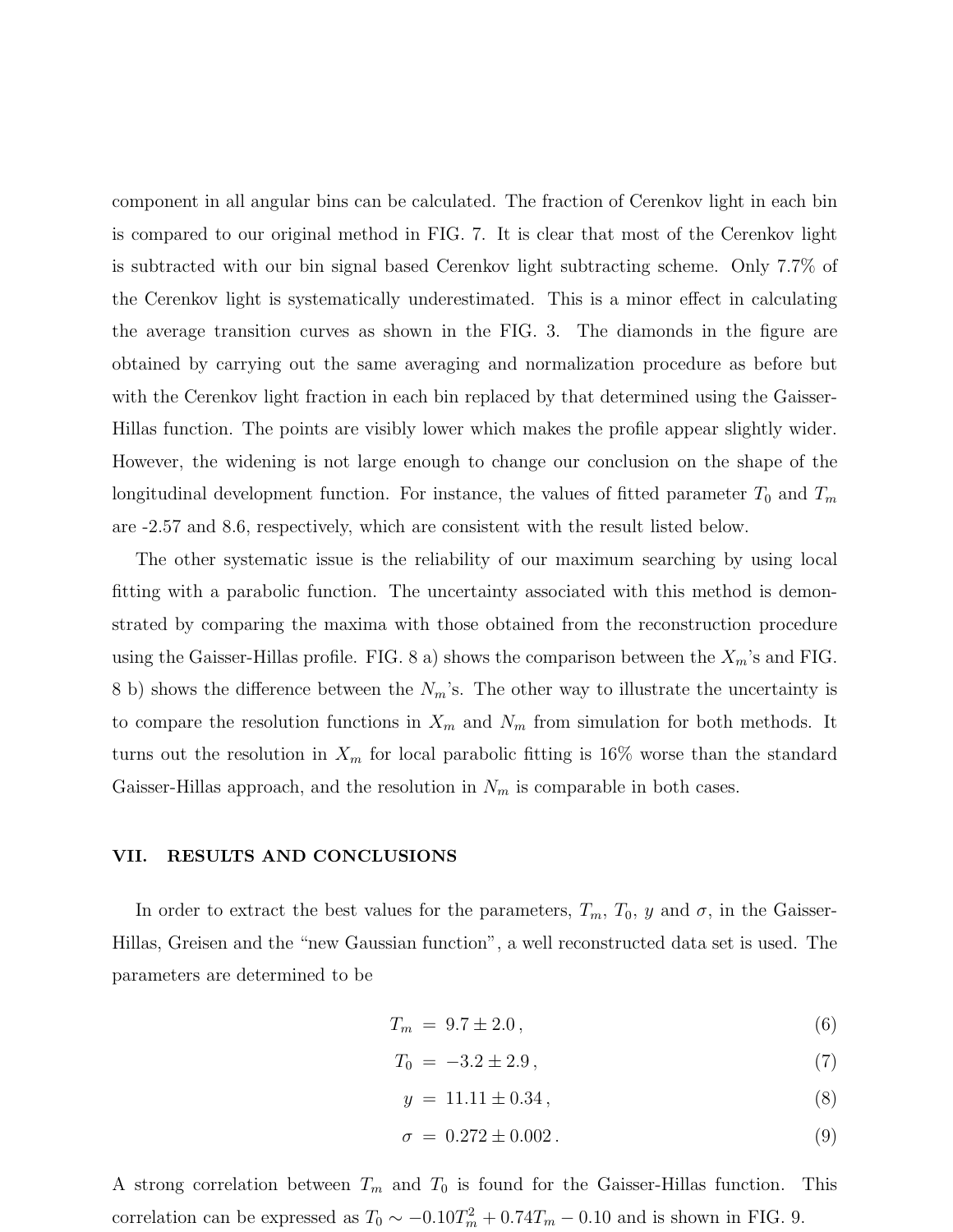<span id="page-15-0"></span>These results imply: 1) the strong correlation between parameters in the Gaisser-Hillas function means that the data can be fit with a simpler form. Alternatively one can fix one of those parameters and apply the correlation between them in the shower reconstruction; 2) The parameter  $\lambda$  in the Gaisser-Hillas function can be estimated to be  $67 \pm 11 g/cm^2$ by using the average  $X_{max} = 651.9 \pm 3.5g/cm^2$ ; 3) the parameter  $T_0$ , or  $X_0$ , is likely to be a negative number in any individual shower fit. It is thus difficult to interpret as the first interaction point of a shower. 4) the parameter y, defined as  $X_m/L_0$  in the Greisen function, is close to  $T_m$ , defined as  $X_m/\lambda$ . This implies that the best value of the parameter  $L_0$ ,  $58.7 \pm 2.0$  g/cm<sup>2</sup>, is no longer the radiation length. This is to be expected since it is used to describe a hadronic shower; 5) a symmetrical function in age is a suitable representation of the shower longitudinal profile. This function is depth-scale invariant.

In summary, the shape of the extensive air shower longitudinal development is investigated in the energy range from  $10^{17}$  to  $10^{18}$ eV with the HiRes/MIA hybrid experiment. The profile is quite symmetrical as a function of the age of the shower. The "new Gaussian function"([5\)](#page-12-0), the Greisen function [\(3](#page-10-0)) and the Gaisser-Hillas function([2\)](#page-10-0) describe the shower shape almost equally well, with the  $\chi^2$ 's of the test 1.79, 1.87 and 1.93 respectively. This is the first direct measurement of the shower average longitudinal development profile at these energies and covering such a wide range of shower age.

#### VIII. ACKNOWLEDGEMENTS

We acknowledge the assistance of the command and staff of Dugway Proving Ground. We are greatly grateful for the discussion with James W. Cronin and Paul Sommers. This work is supported by the National Science Foundation under contract No. PHY-93-21949, PHY-93-22298 and the U.S. Department of Energy.

<sup>[1]</sup> T.Abu-Zayyad et al., "The Prototype High Resolution Fly's Eye Cosmic Ray Detector", Nucl. Instrum. Methods  $A$  to be published.

<sup>[2]</sup> A. Etchegoyen, et al., (The Auger Collaboration), "Pierre Auger Project Design Report", 2nd edition, Nov., 1996.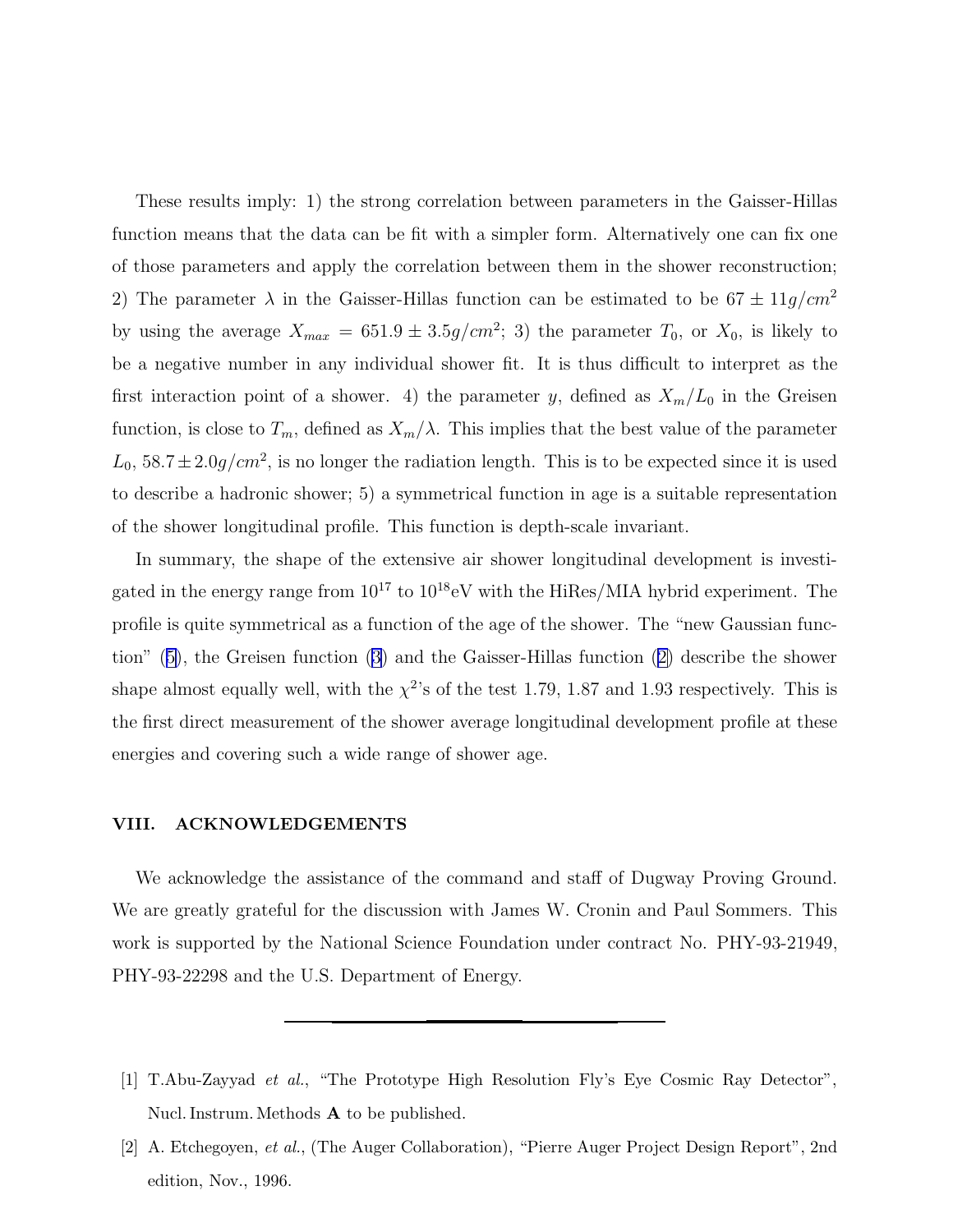- <span id="page-16-0"></span>[3] The TA collaboration, "Telescope Array Design Report", July, 2000, edited by M. Fukushima. <http://www-ta.icrr.u-tokyo.ac.jp/TA> Proposal.
- [4] L. Scarsl et al., (EUSO Collaboration), "Extreme Universe Space Observatory", A proposal for the ESA F2/F3 flexible missions, editor: Livio Scarsi, IFCAI/CNR, Via Uga La Malfa 153, 90146 Palermo, Italy., 2000.
- [5] O. CatalanoProceedings of the 26th International conference (ICRC), Salt Lake City, 1999, edited by D.Kieda et al., (Univ. of Utah, Salt Lake City,1999), Vol.2, p.411.
- [6] T.Abu-Zayyad *et al.*, Phys. Rev. Lett. **84**, 4276, (2000).
- [7] T.Abu-Zayyad et al., Proceedings of the 26th International conference (ICRC), Salt Lake City, 1999, edited by D.Kieda et al., (Univ. of Utah, Salt Lake City,1999), Vol.3, p.264.
- [8] T. Gaisser and A. M. Hillas, Proc. 15th ICRC (Plovdiv 1977), 8, 353.
- [9] K. Greisen, Annu. Rev. Nucl. Sci., 10, 63, (1960).
- [10] T. Abu-Zayyad *et al.*, "Measurement of the Cosmic Ray Flux and Composition from  $10^{17}$  to  $10^{18.3}$  eV Using a Hybrid Fluorescence Technique", to be published.
- [11] A. Borione *et al.*, Nucl. Instrum. Meth. **A 346**, 329 (1994).
- [12] D. J. Bird et al.,"CASA-MIA-HIRES: A Hybrid Detector For Measuring Multiple Properties of  $10^{17}$  eV Extensive Air Showers", to be published.
- [13] R.M.Baltrusaitis *et al.*, Nucl. Instrum. Meth. **A 240**, 410 (1985).
- [14] D. J. Bird *et al.*, Phys. Rev. Lett. **71**, 3401, (1993).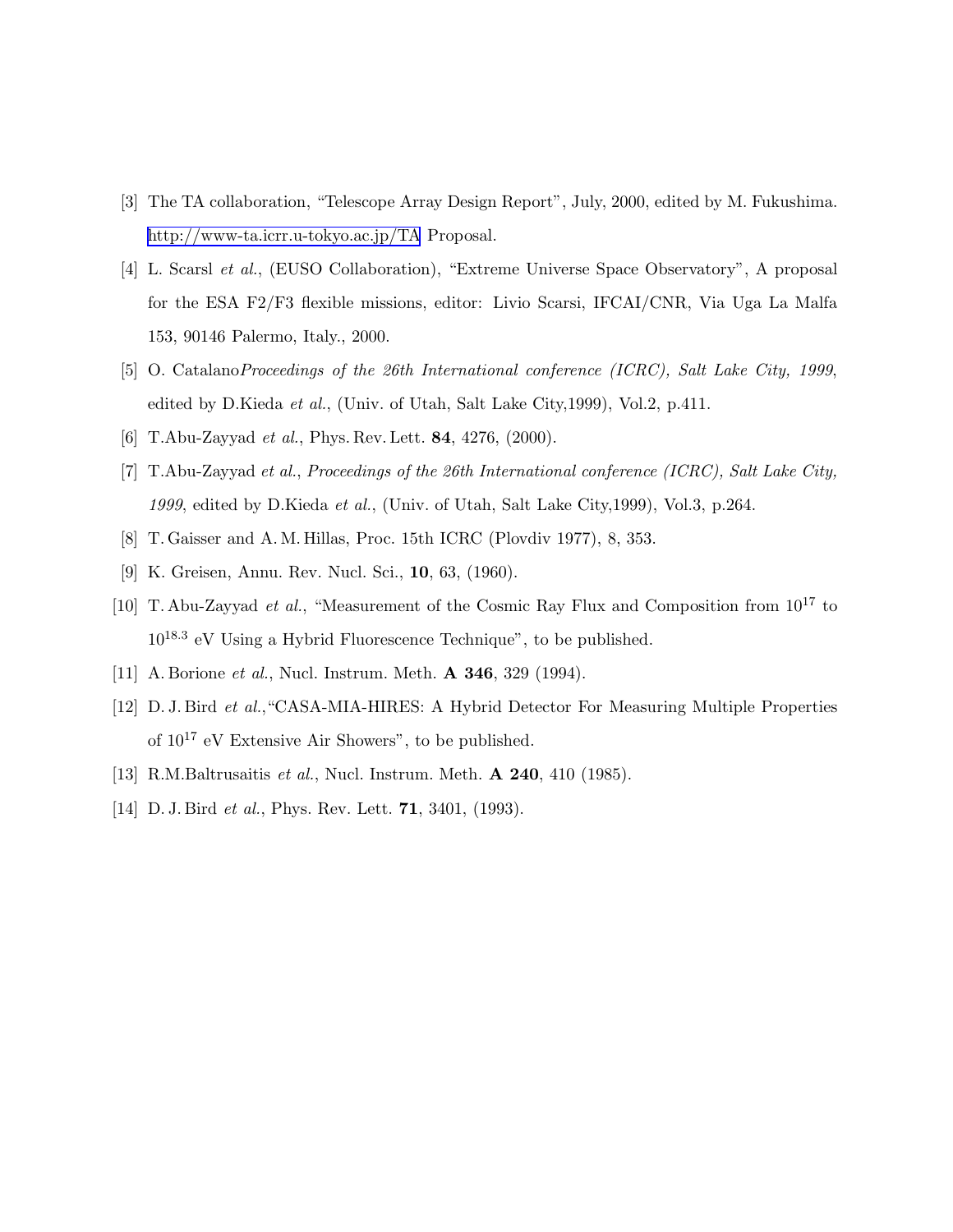| Variables            | cuts                          |
|----------------------|-------------------------------|
| $X_m$                | $X_l < X_m < X_h$             |
| Track Span           | $X_h - X_l > 250 \; (g/cm^2)$ |
| Track Angular Length | $>20^{\circ}$                 |
| Total Gap in Gramage | $< 0.4(X_h - X_l)$            |
| $\Delta X_m$         | $< 50 \; (g/cm^2)$            |
| $\chi^2$             | $\langle 10/DOF$              |
| $\theta_h$           | $>20^{\circ}$                 |
| $R_{p_{MIA}}$        | ${<}2~{\rm km}$               |

TABLE I: Event selecting criteria.  $X_h(X_l)$  refers to the depth corresponding to the highest(lowest) bin in the field of view of the detector.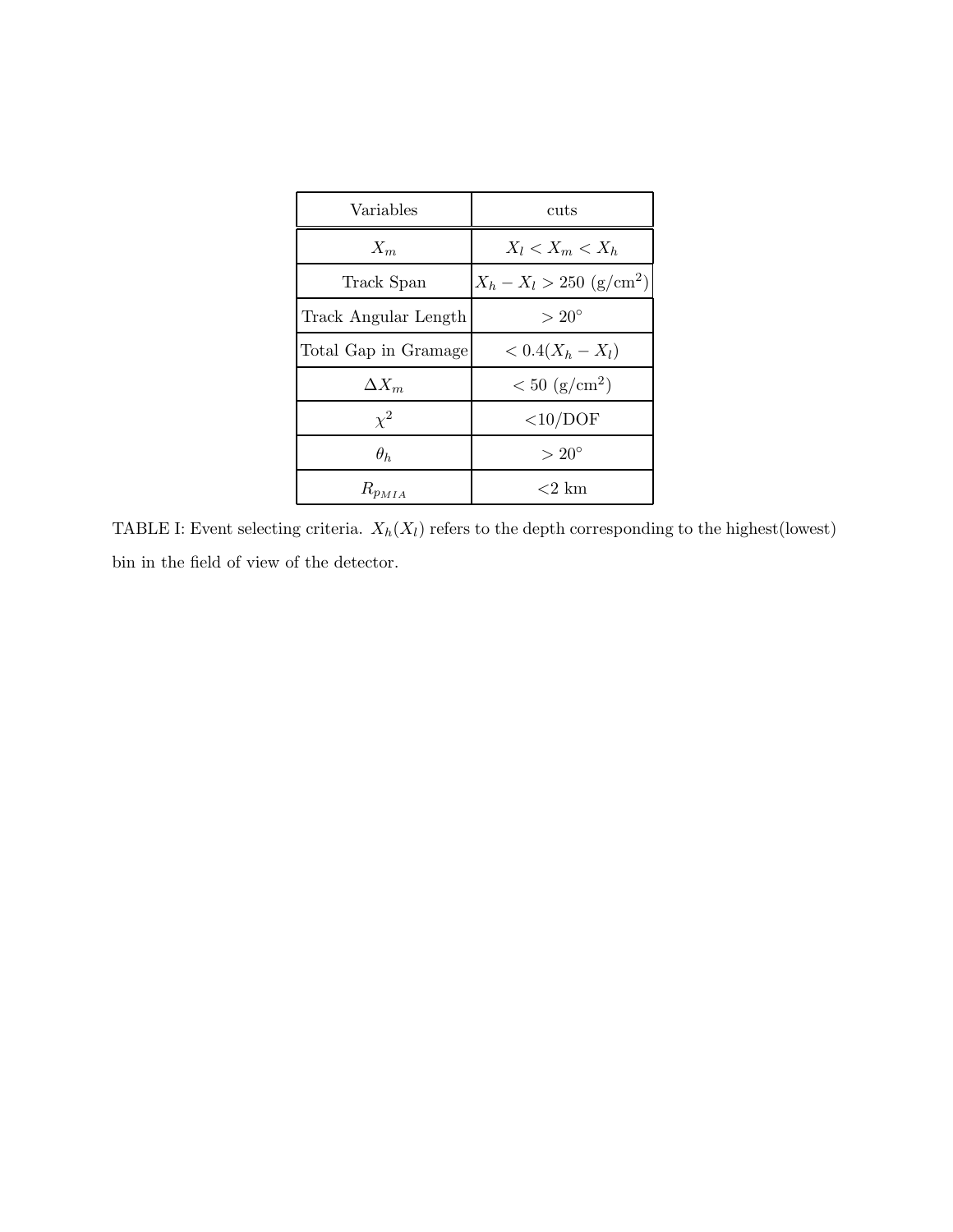

FIG. 1: Aligned shower longitudinal development. Only one-third of the data is shown for clarity. Each point represents the fluorescence light signal in an one degree bin in an event. The events are normalized to 1 at individual shower maximum via a local parabolic fit.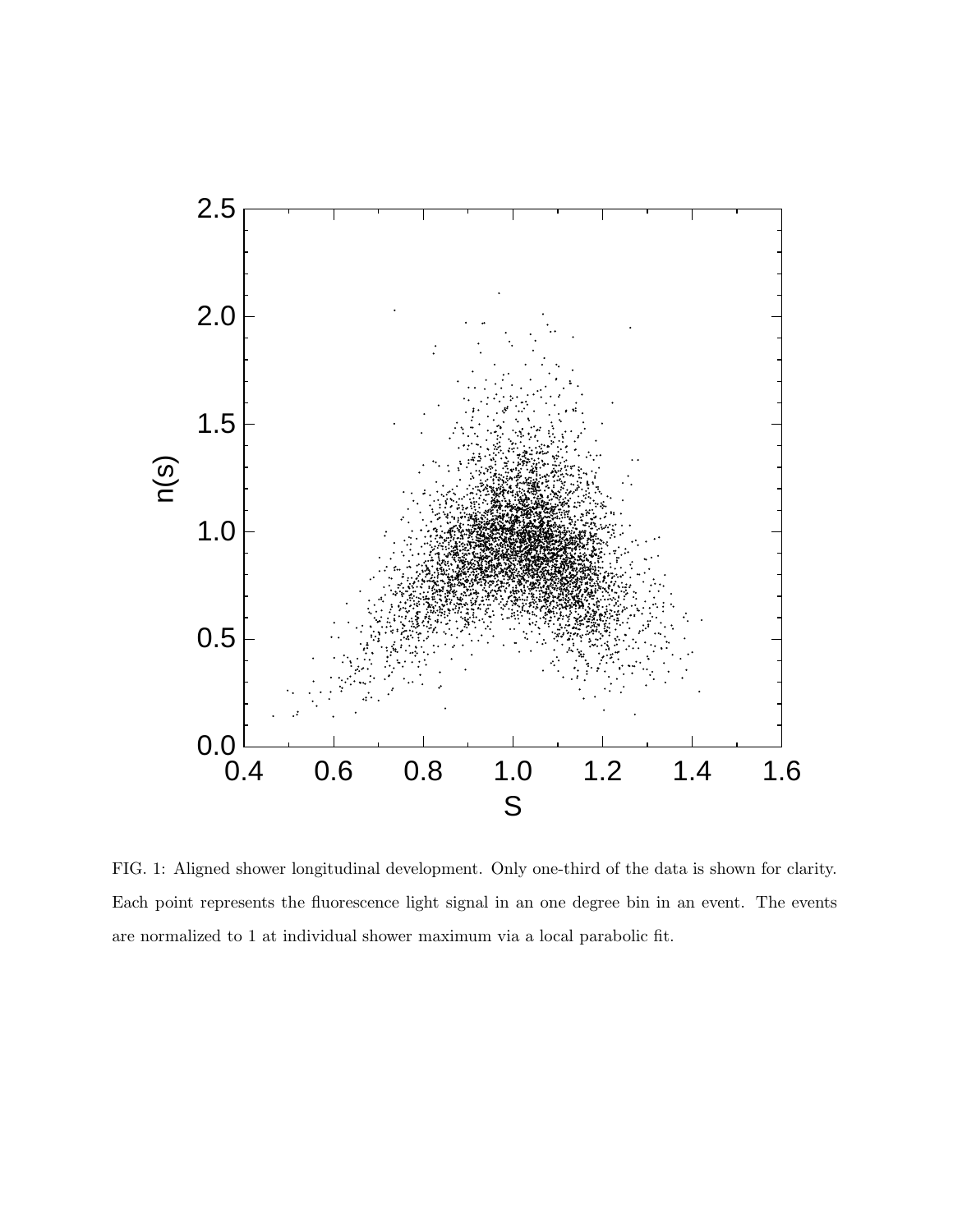

FIG. 2: The fluctuation of normalized fluorescence light signals around shower maximum, 0.9 <  $s < 1.1$ . The dashed line represents a Gaussian fit, see the text for the details.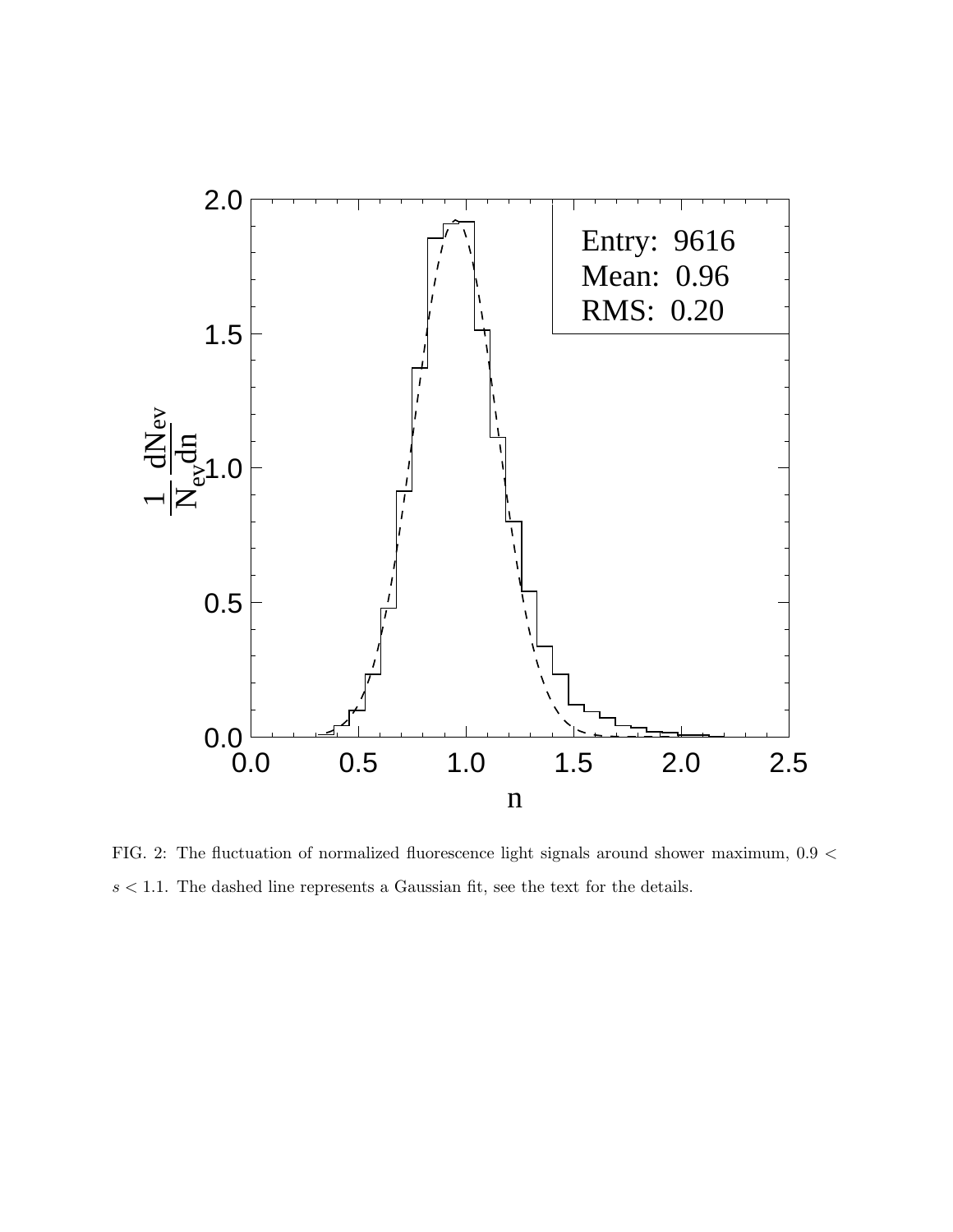

FIG. 3: The average shower transition curve. Solid line plus circles refers to the bin signal based recurrent Cerenkov-light-subtracting method, the dashed line plus squares is the raw signal including the Cerenkov light. The dash-dotted line plus diamonds corresponds to a different Cerenkov light subtraction method (see the discussion on systematic error in Section V). Lines are drown to guide the eye.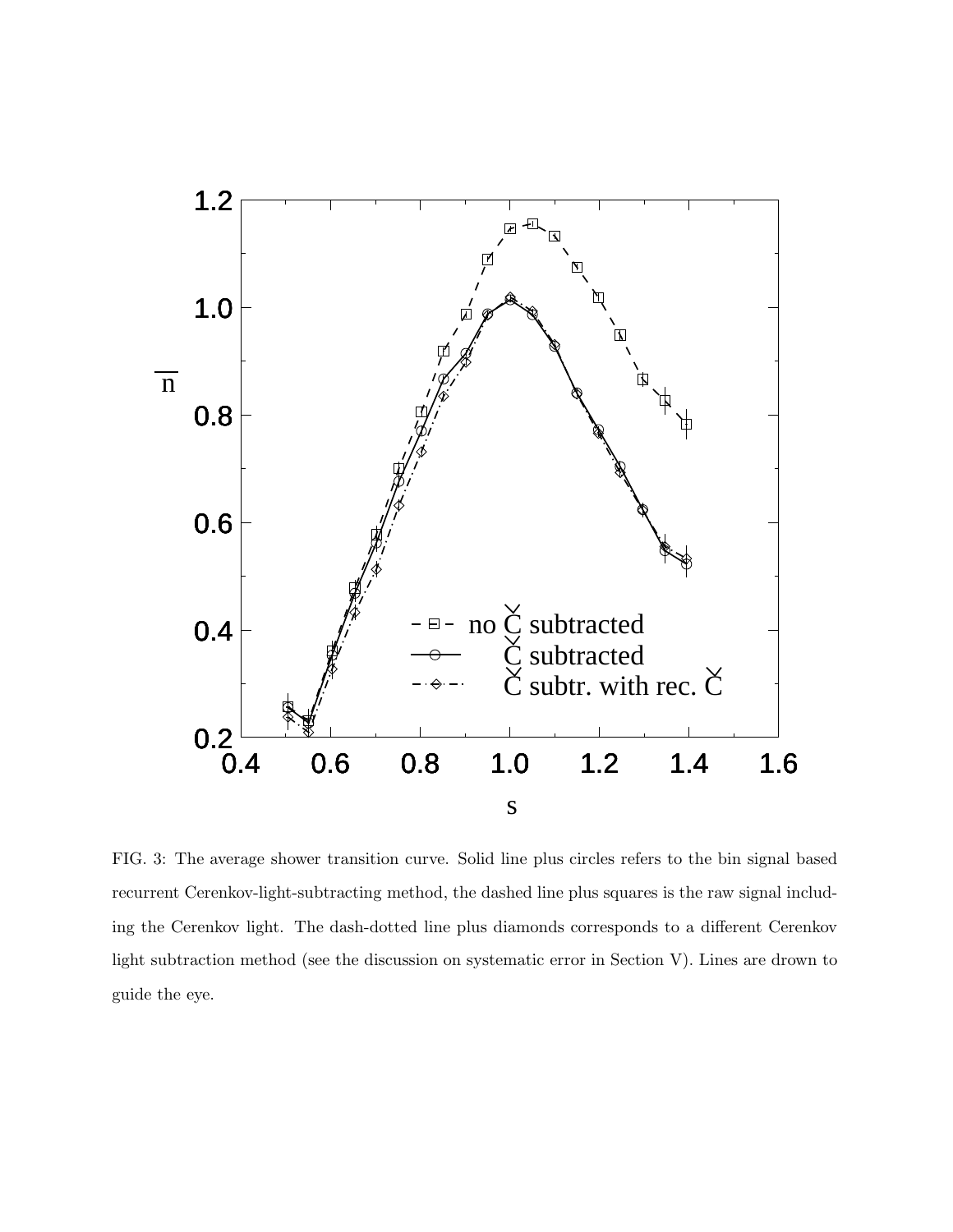

FIG. 4: Comparison between the data and test functions. Circles refer to data. The solid line refers to the G-H function, the dotted line to the Greisen function, the dashed line to the Gaussian function and the dash-dotted line to the newly proposed symmetrical Gaussian function of the shower age.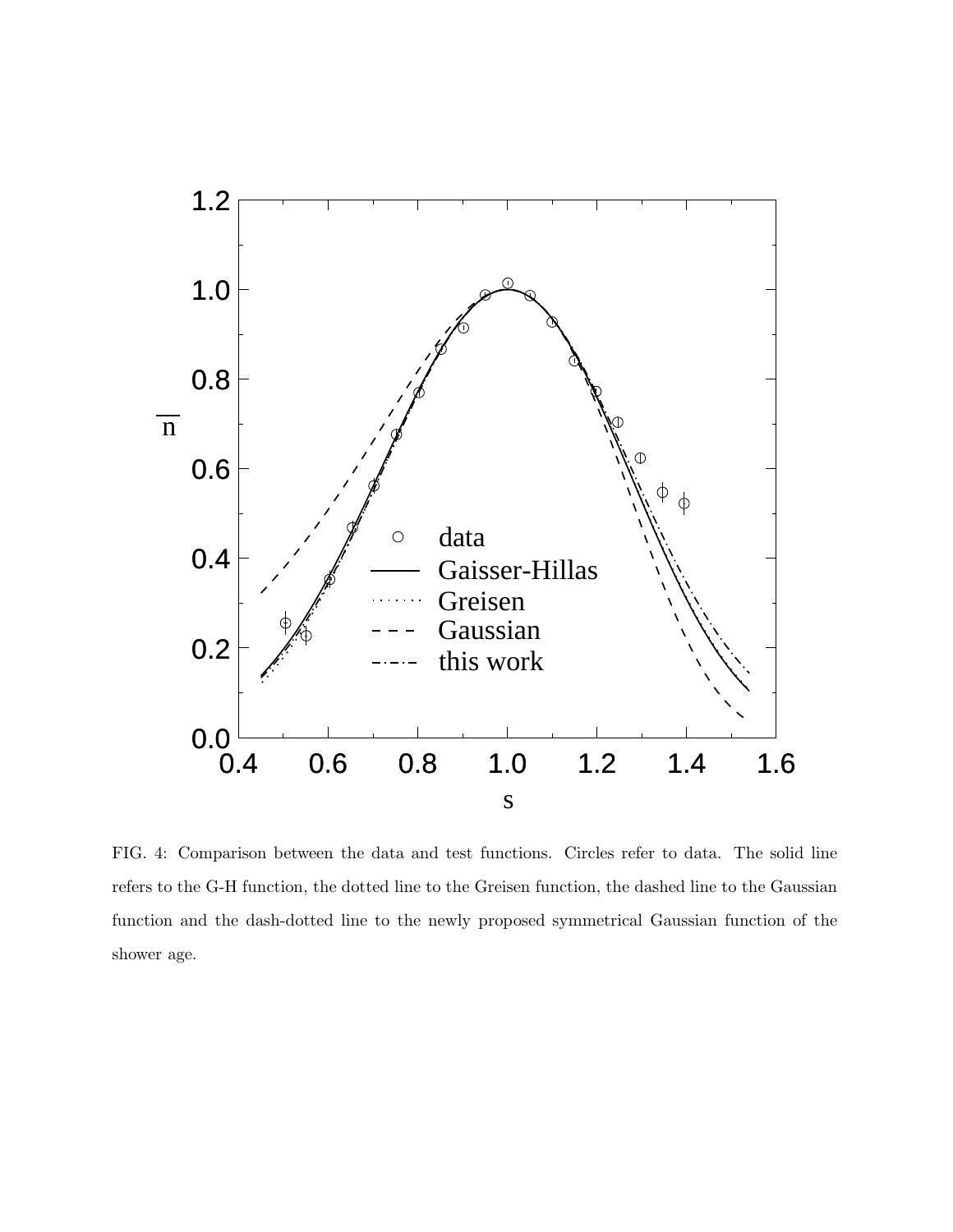

FIG. 5: Deviation of the data from the fits. The  $\chi^2$  is per degree of freedom.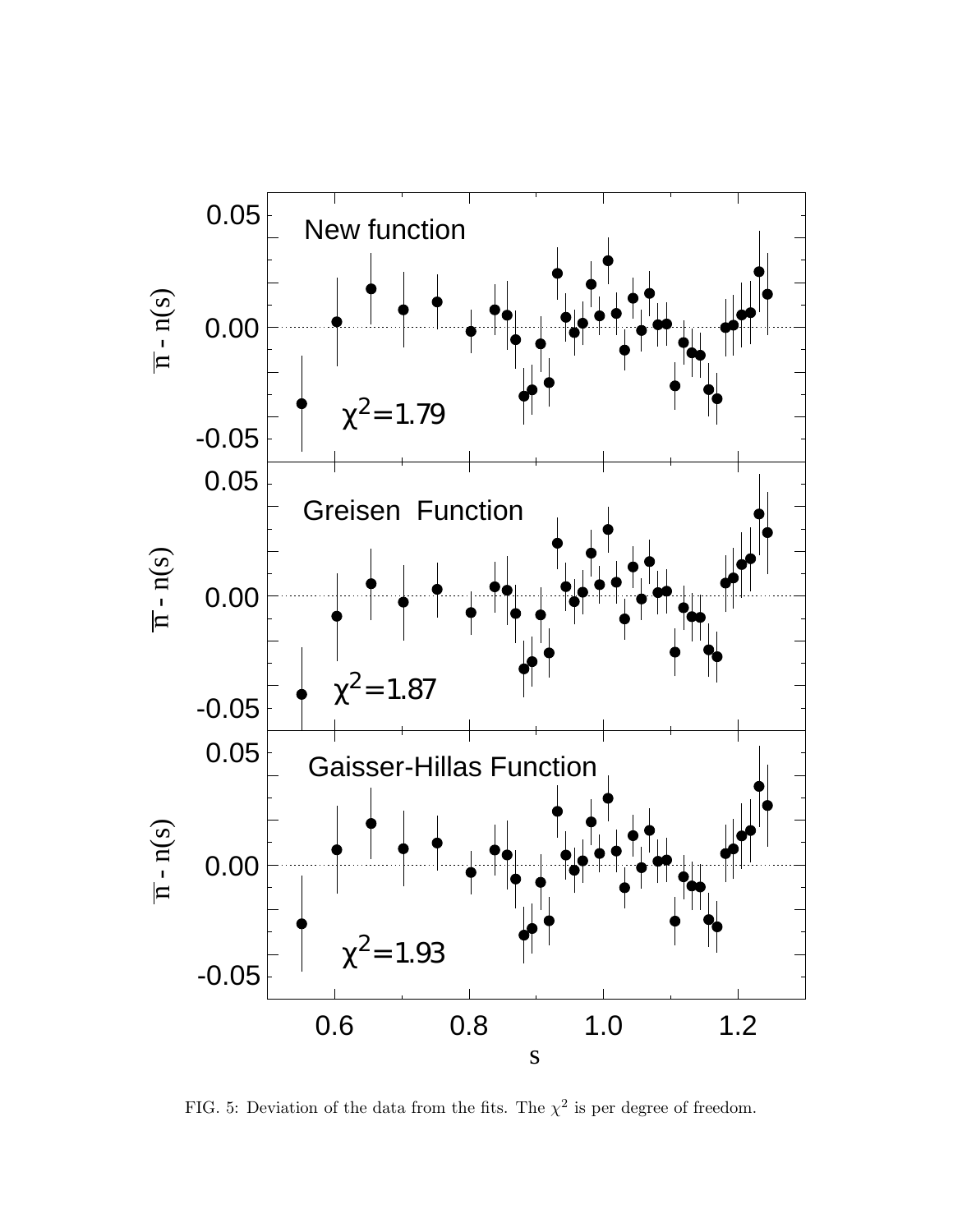

FIG. 6: The average longitudinal profile of MC generated showers. Open squares represent the results from the standard shower reconstruction; the open circles represent the same analysis but with the shower-detector plane direction used correcting the tube signal replaced with the ideal input parameters.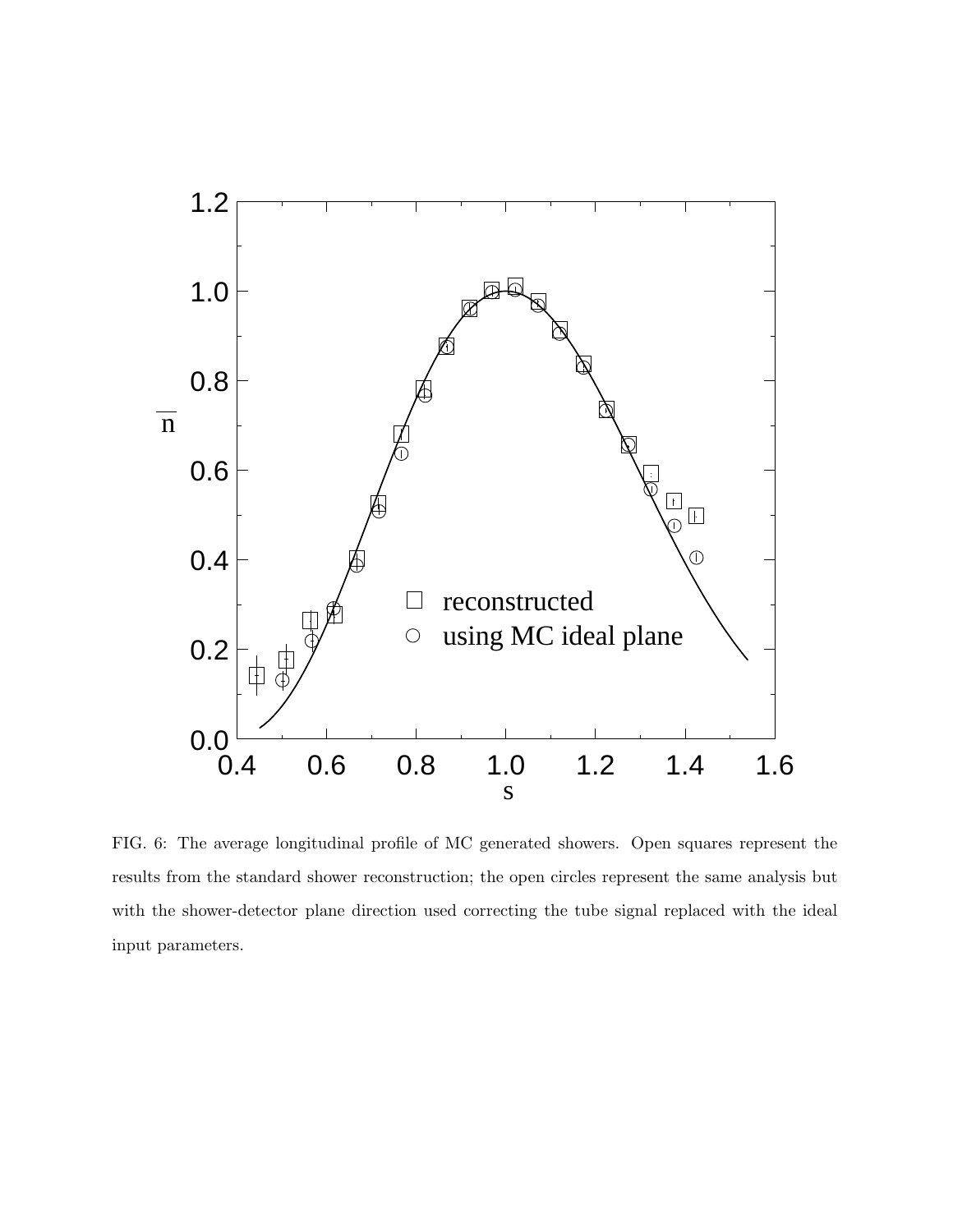

FIG. 7: Comparison of Cerenkov light fraction in each one degree bin. The x-axis is the reconstructed Cerenkov light fraction using G-H function and the y-axis is the fraction from the bin by bin recurrent Cerenkov-light-subtracting scheme.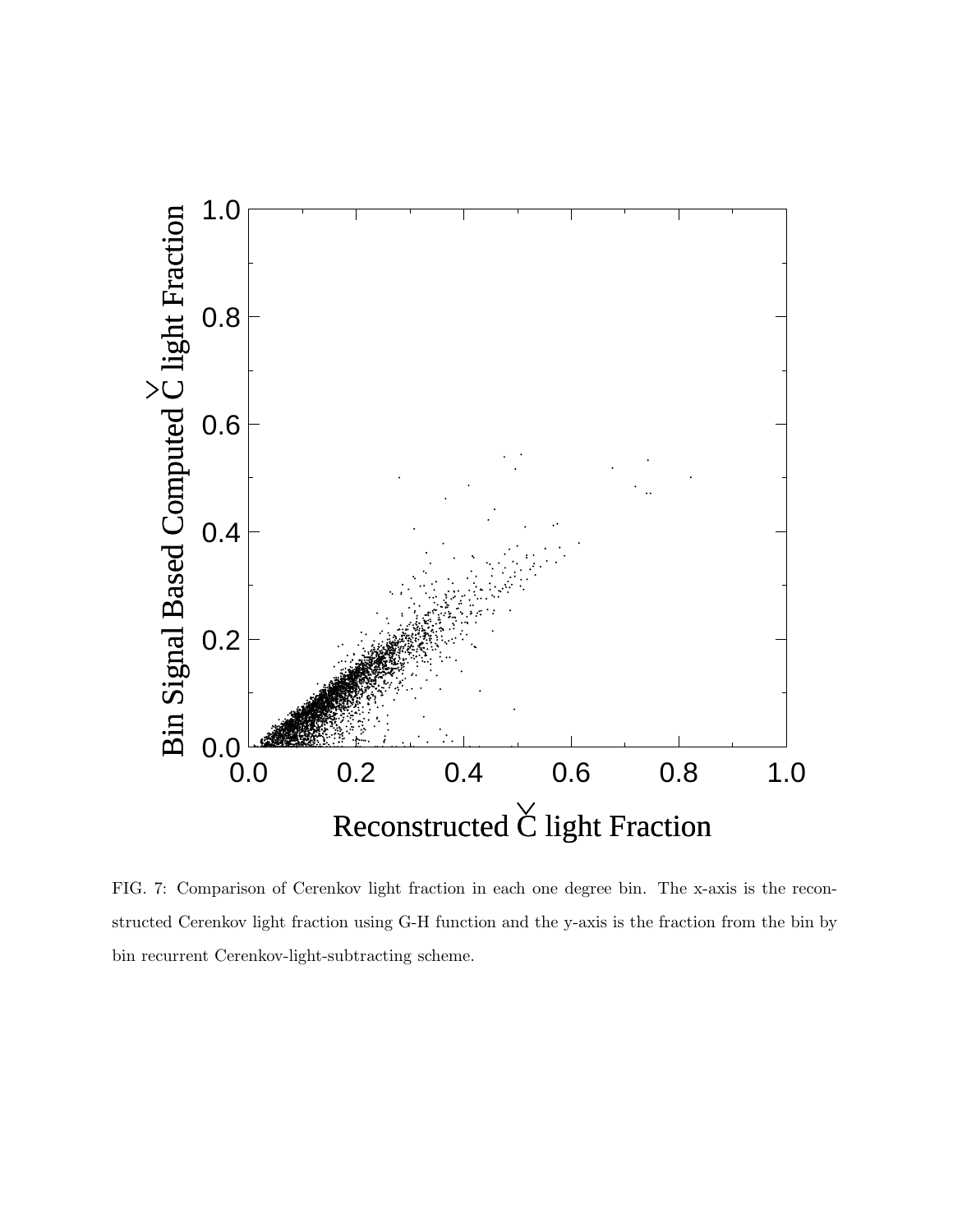

FIG. 8: Comparison of shower maxima for reconstruction with the G-H function and with local parabolic fitting. a) for  $X_m$ 's and b) for  $N_m$ 's.